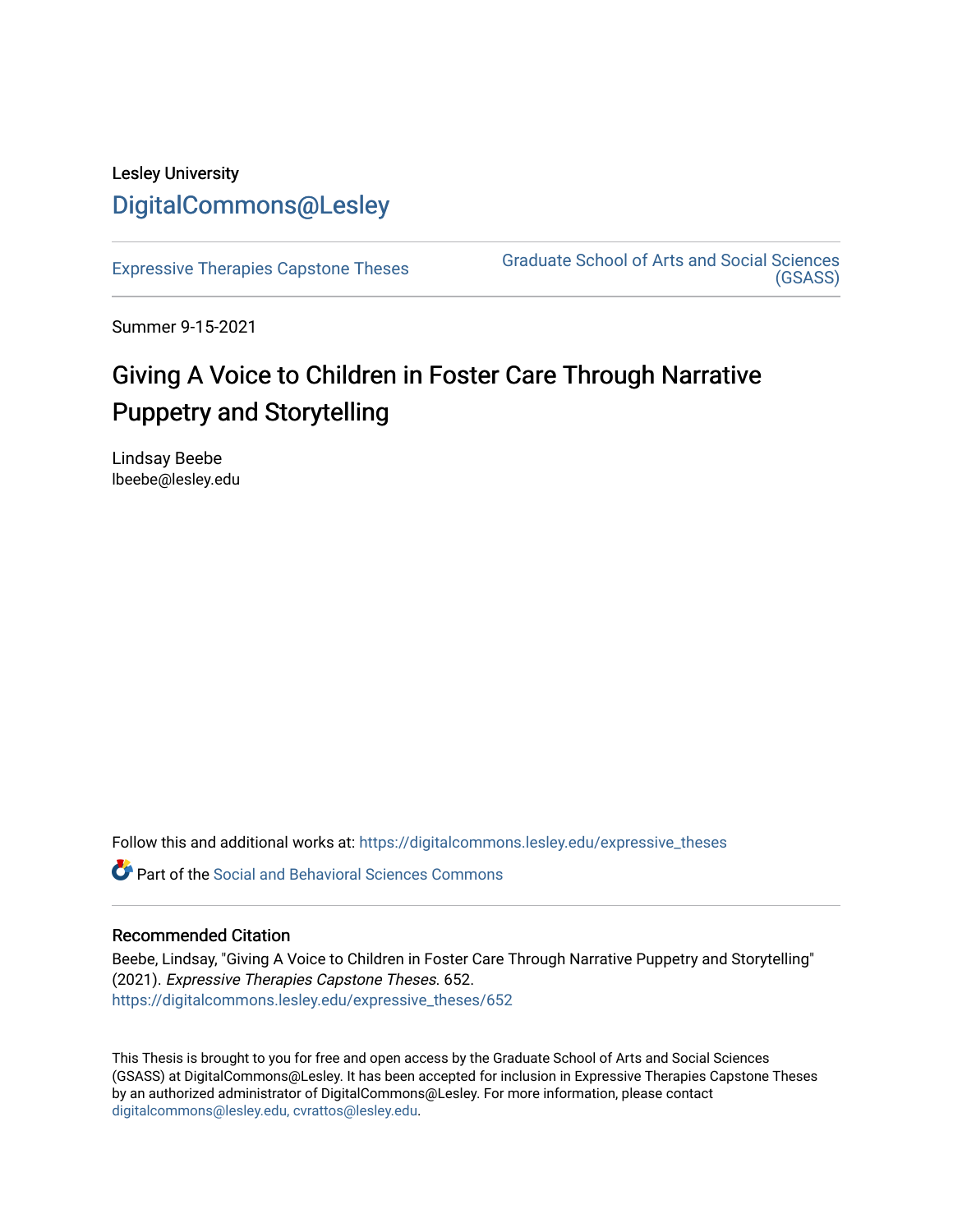# Giving A Voice to Children in Foster Care Through Narrative Puppetry and Storytelling

Capstone Thesis

Lesley University

July 12, 2021

Lindsay Beebe

Art Therapy

Tim Reagan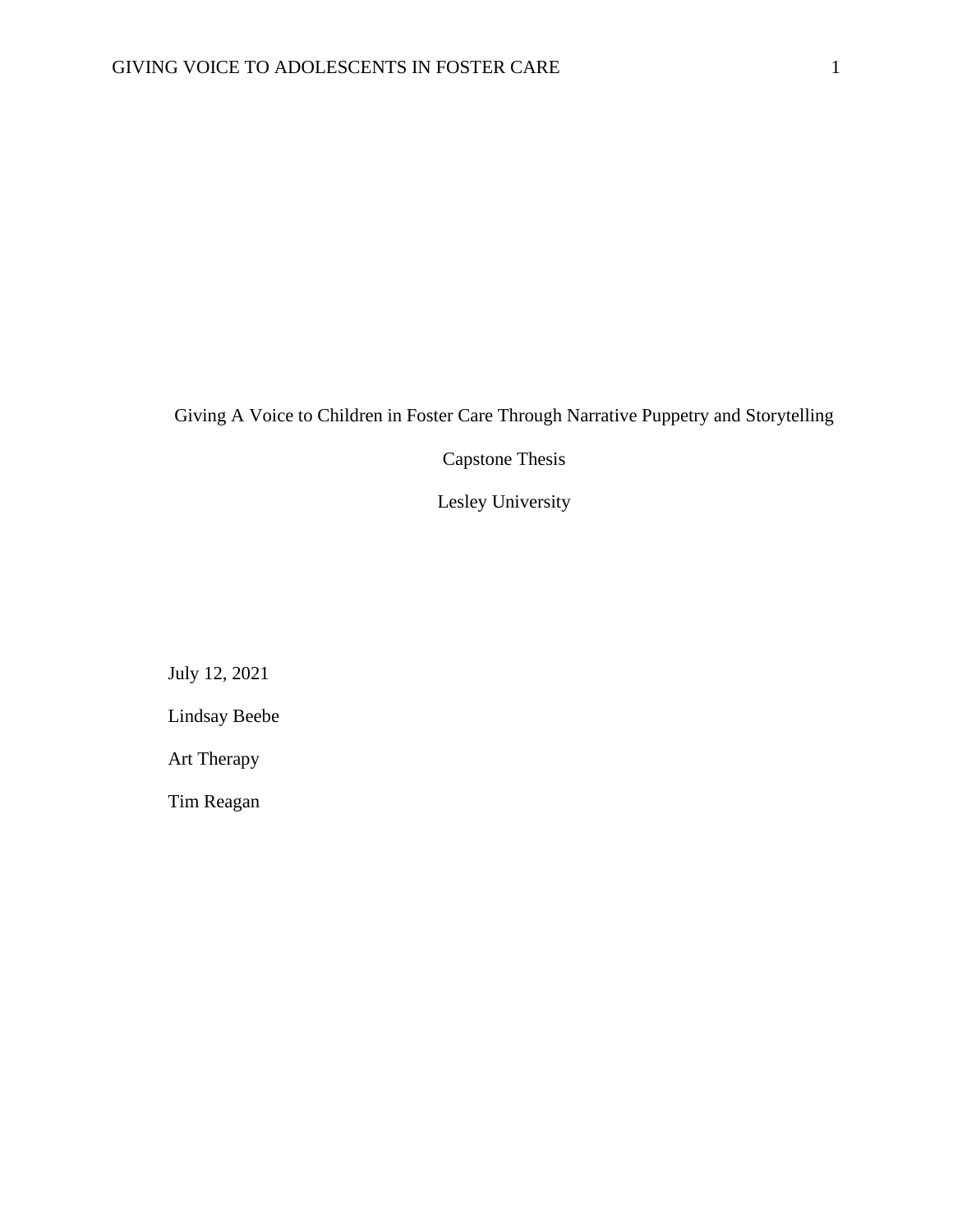## **Abstract**

Children in foster care are typically under the direction of adults and are rarely given a chance to share their voices. Whether it be the confusion they have regarding what led them to be placed in foster care, hopes for their future, or what they require to feel safe and supported in their foster home, it is rare for children in foster care to be given the opportunity to communicate their experiences in a creative and safe environment where they are encouraged to play and be the experts of their experience. The placement of a child into the foster care system has a profound influence on their emotional, social, psychological, and physiological wellbeing that can continue into adulthood, especially if not given the resources to work through their trauma. Using an individual case study with a 9-year-old client in the foster care system, it was found in this capstone thesis that the creation and use of narrative puppetry and storytelling aids in forming open communication between a foster child and other adults in their lives, including their foster parent and mental health providers. The information a child in foster care may share during the art therapy-based interventions of creating puppets and storytelling can benefit the relationship between a foster child and their foster parents, potentially lessening the number of foster care placements a child can experience while in the system of Child Protective Services Agencies. Given the freedom to create their own puppets and narrate their own stories, children in foster can externalize their emotions in a developmentally age-appropriate manner and be the expert of their lived experience.

*Keywords:* foster care, narrative puppetry, storytelling, art-therapy, children, mastery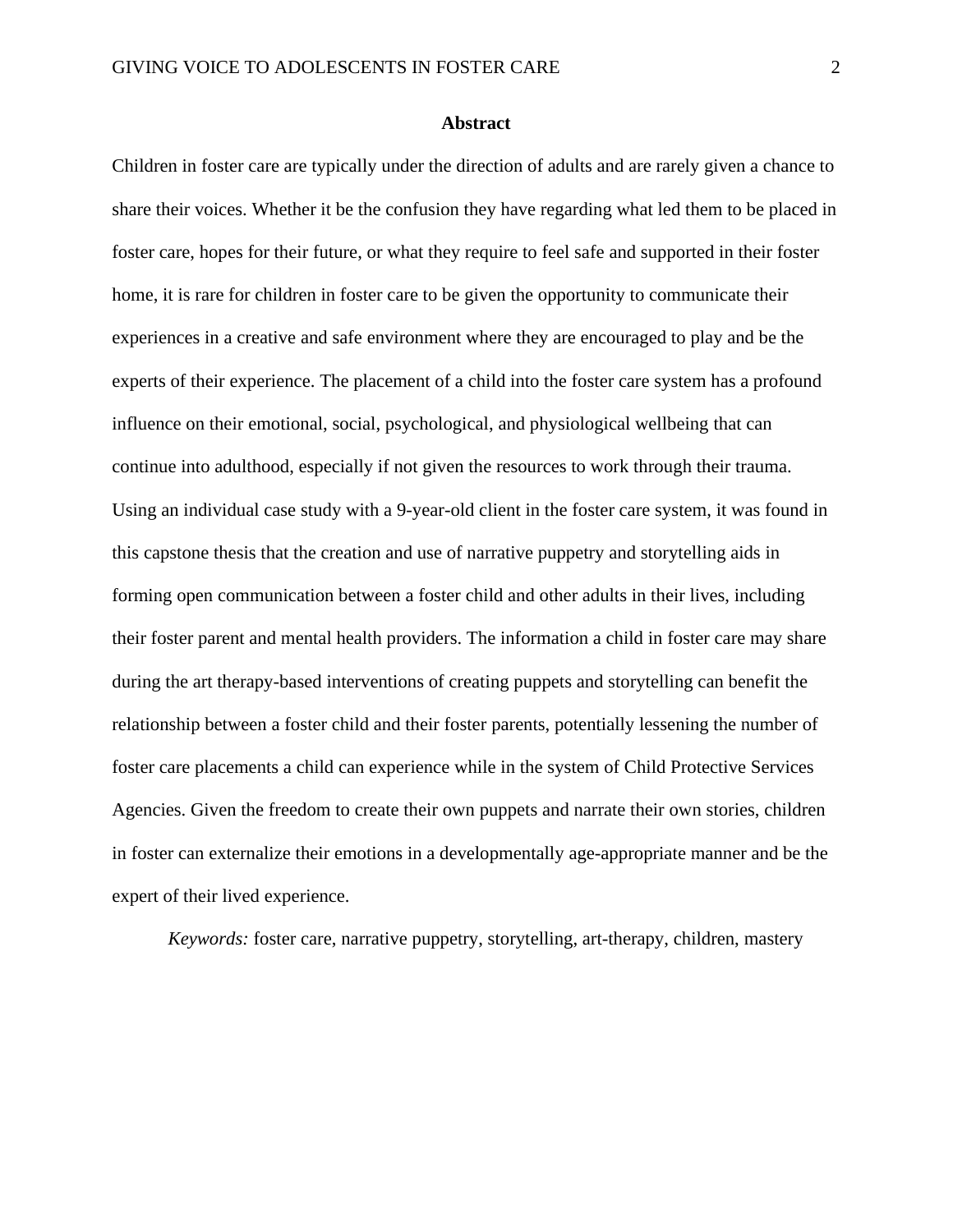#### **Giving a Voice to Children in Foster Care Through Narrative Puppetry and Storytelling**

The placement of a child into the foster care system is usually associated with trauma and psychological distress, along with persistent feelings of isolation and loneliness. There are currently over 400,000 children in foster care in the United States. They have often been removed from their biological families, peers, and communities and are left with limited access to a life that was familiar to them, with a host of unanswered questions and unspoken hopes for their futures. Children in foster care may doubt their abilities and feel inferior to their peers who come from more stable home environments and have not been exposed to a significant disruption of their home life. The negative impact on the self-esteem of children in foster care can implement the development of self-doubt and guilt. According to Eric Erikson's (1950) fourth stage of psychosocial development, "industry versus inferiority" (Batra, 2013, p. 263), children ages 6 through 12 start to seek approval from others by achieving specific competencies they view as being valued by society.

Storytelling can help children address the difficult and often traumatic experiences that led them to being placed in foster care and make sense of previous life events by nurturing their concept of self. When given the opportunity, storytelling can enable children in foster care who share their stories to overcome societal obstacles by "seeking alternative versions of our family stories that will open the door to personal change and transformation" (Stone, 2005, p. 178). Coupling storytelling with puppetry in the form of *narrative puppetry* works as a child-centered approach "that allows children to externalize the problem using a puppet" (Hartwig, 2014, p. 207). Puppets can allow children the safety of projecting their stories through a different voice, often with the addition of metaphor and humor. Susan Linn (2020) described the safety of using puppets as a means of self-expression as an "illusion of being hidden and separate from the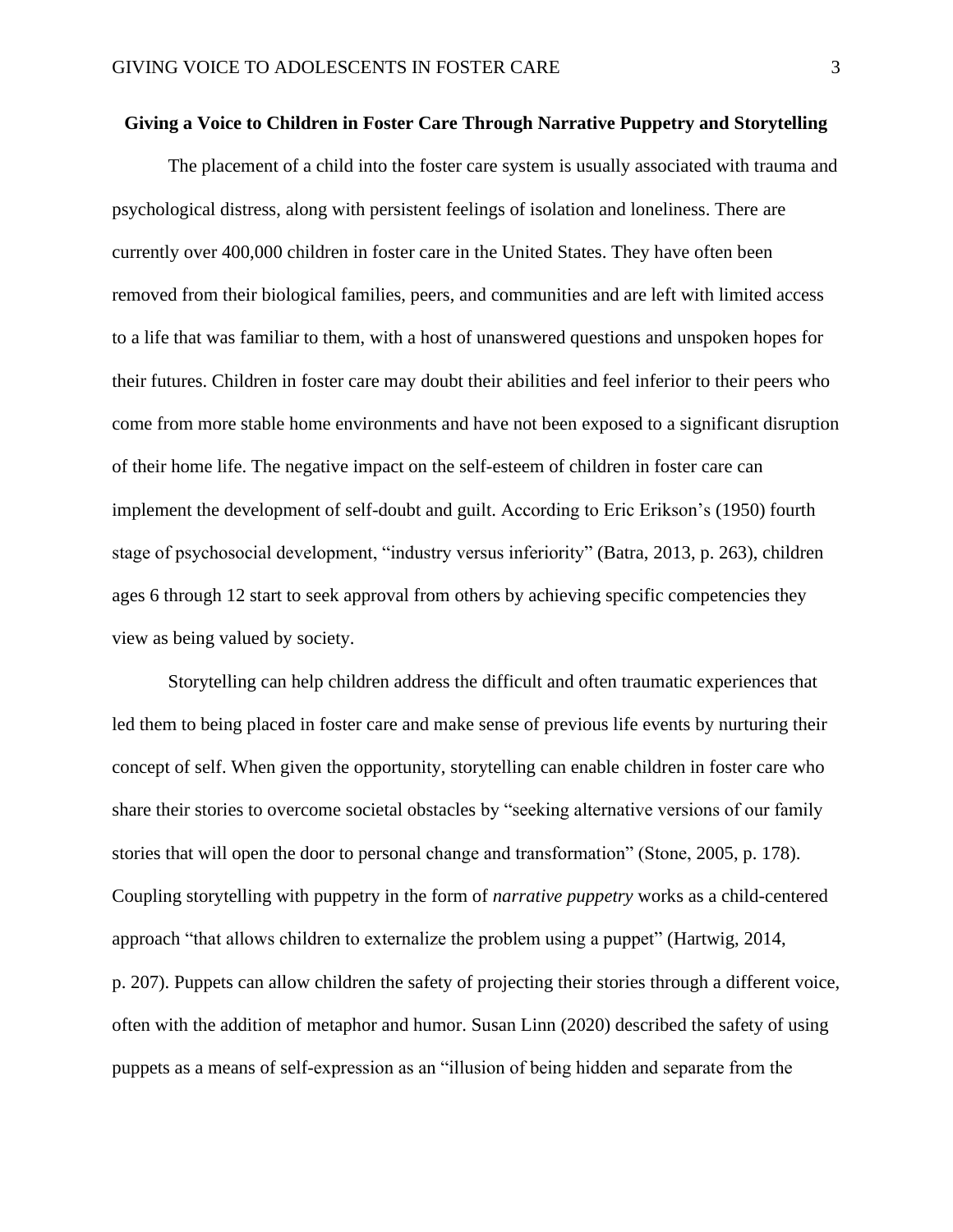words appearing to come from a puppet (which) can be experienced immediately and allows for an incredible freedom of expression" (Linn, 2020, p. 105). Through the use of puppetry and storytelling, children in foster care safely gain a sense of being the masters of their experience and advance communication with their foster parents. The more children in foster care can communicate with their foster parents, the stronger a voice they could have in the process of being placed with an adoptive family. Communication can allow them to understand that despite hardships, good things can come.

This development of a method explores the existing research and theoretical literature on the therapeutic benefits of storytelling and puppetry with children. There is minimal research when those interventions are applied to the specific population of children in foster care. Through my work at my internship as a home-based child and family therapist, I have access to working with a client in foster care who has trouble communicating her past and current experiences with her foster mom and whose self-esteem has been significantly impacted by the disruption of a recent pre-adoptive placement. I believe giving children in foster care a safe and creative space to share their stories and allowing them to be the masters of their experience, bridging the communication gap between them and their foster parents through art therapy, and creative play and storytelling could allow children in foster care to develop trust with their foster parents and reduce the stress and trauma of their experience.

Over four sessions, I worked with a client in the foster care system at my internship using the applications of puppet-making, storytelling, and environment-creation for the puppets. This allowed the client to explore their understanding and meaning of her own story, leading them to new insights, perspectives, and, ultimately, a new relationship to an old storyline. I used the intervention of puppet-making to introduce inanimate objects as a means of telling the client's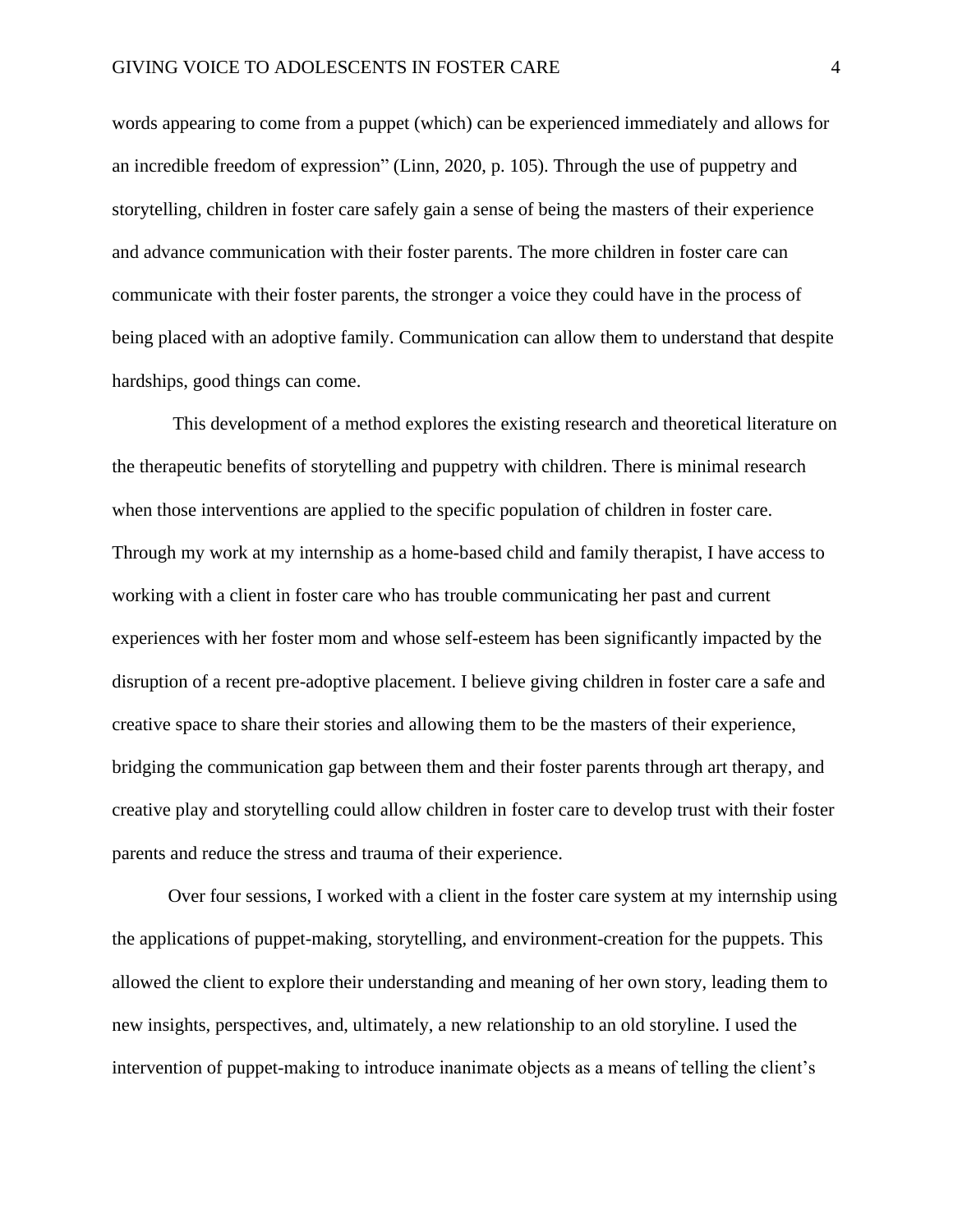story, allowing them to step outside any subjective perspective and recall an experience as cleanly as they can from a third-person perspective. In this way, I was able to offer my client the opportunity to step into their story through the eyes of the characters of each puppet. I monitored their interaction with each puppet and their narration of the puppets. This included identifying which strengths, insights, and abilities they have now that could enable their past story to have a different ending or conclusion. We explored alternate outcomes and meanings of the client's story and explored what they have learned, while looking for ways to identify, claim, and sustain the underlying strengths within the traumatic experience of being a youth in foster care.

Through engaging in the art-making process, youth in foster care have an opportunity to explore and discuss the effects of having a unique, but often underrepresented, voice. When an art therapist makes artwork alongside an adolescent client in foster care, it creates a safe space where definitions of their experience can emerge and be explored further. This space can allow for clients to move closer towards autonomy, to make meaningful and creative connections within their community, and to be heard and taken seriously as the experts of their own experience. In his book, *The Healing Art of Storytelling*, Richard Stone shared Paula Underwood's statement: "so often we rush to judgment when it comes to our stories…. By pursuing alternative meanings to your stories you can set yourself free" (Stone, 2005, p. 162). Assumptions made from a limited perspective then become "truths" that sustain thin stories. Puppet-making and storytelling can be a safe and creative way for children who have experienced trauma, particularly children in foster care, to develop their ability to communicate and share their experience in the world and hopes for their futures with their foster parents and health care professionals. I aim to validate the therapeutic interventions of puppet-making and storytelling and how they can assist in freeing children who have experienced significant trauma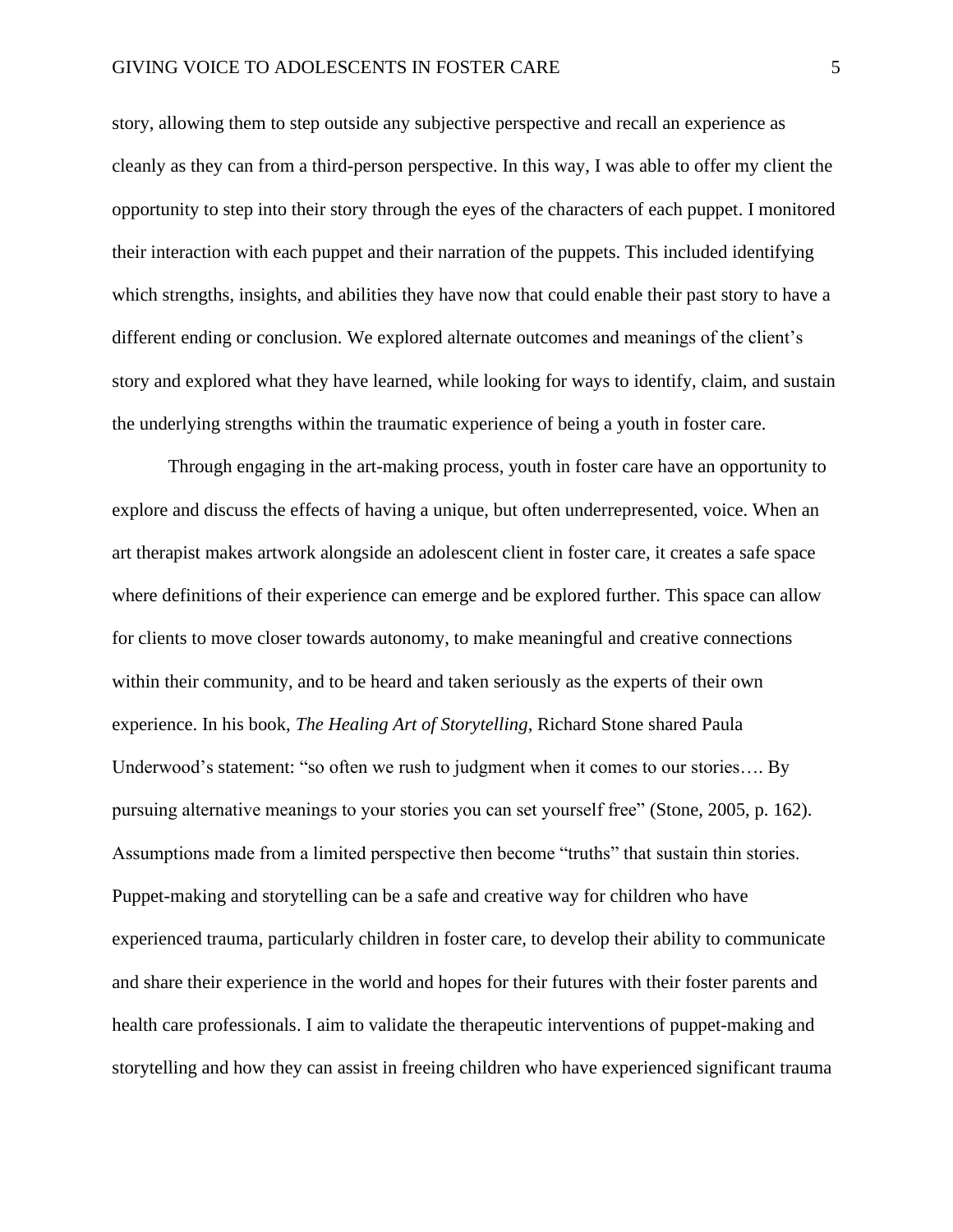from having limiting perspectives that many youths in foster care share and be able to identify their strengths and abilities, allowing them to support themselves and expand their perspectives over time more fully. Using storytelling and narrative puppetry, art therapists can help their clients keep trauma at bay by promoting agency.

#### **Literature Review**

#### **Foster Care in the United States**

Two of the most common reasons children enter foster care are abuse and neglect (Landsverk et al., 2006; Pecora et al., 2009; U.S. Department of Health & Human Services, 2011). Other reasons include parental substance abuse, abandonment, parents' inability to provide adequate childcare, inadequate housing, child treatment needs, and death of a biological parent or both. When this occurs, Child Protective Services Agencies are forced to intervene and temporarily relocate children into foster care, where placement is often temporary, increasing the trauma they experience. Oswald et al. stated that "although foster care is aimed at ensuring children's safety, the transition into care often produces confusion, fear, anxiety, and uncertainty" (Oswald et al., 2010, p. 24). For children in foster care, the experience of abandonment, separation, loss, abuse, and neglect often result in unresolved childhood mourning, psychological conflicts, and insecure attachments that can lead to poor school performance, developmental, social, and behavioral problems, self-care, and emotional issues. Often these issues result in "making it difficult for many well-meaning foster parents to successfully provide a stable living arrangement in which children can thrive" (U.S. Department of Health & Human Services, 2008, as cited in Kolos, 2009, p. 229) Children in foster care may experience several different foster home placements if they do not build trust or are unable to adjust to their placement. The process of adjusting to being placed in foster care requires developed skills to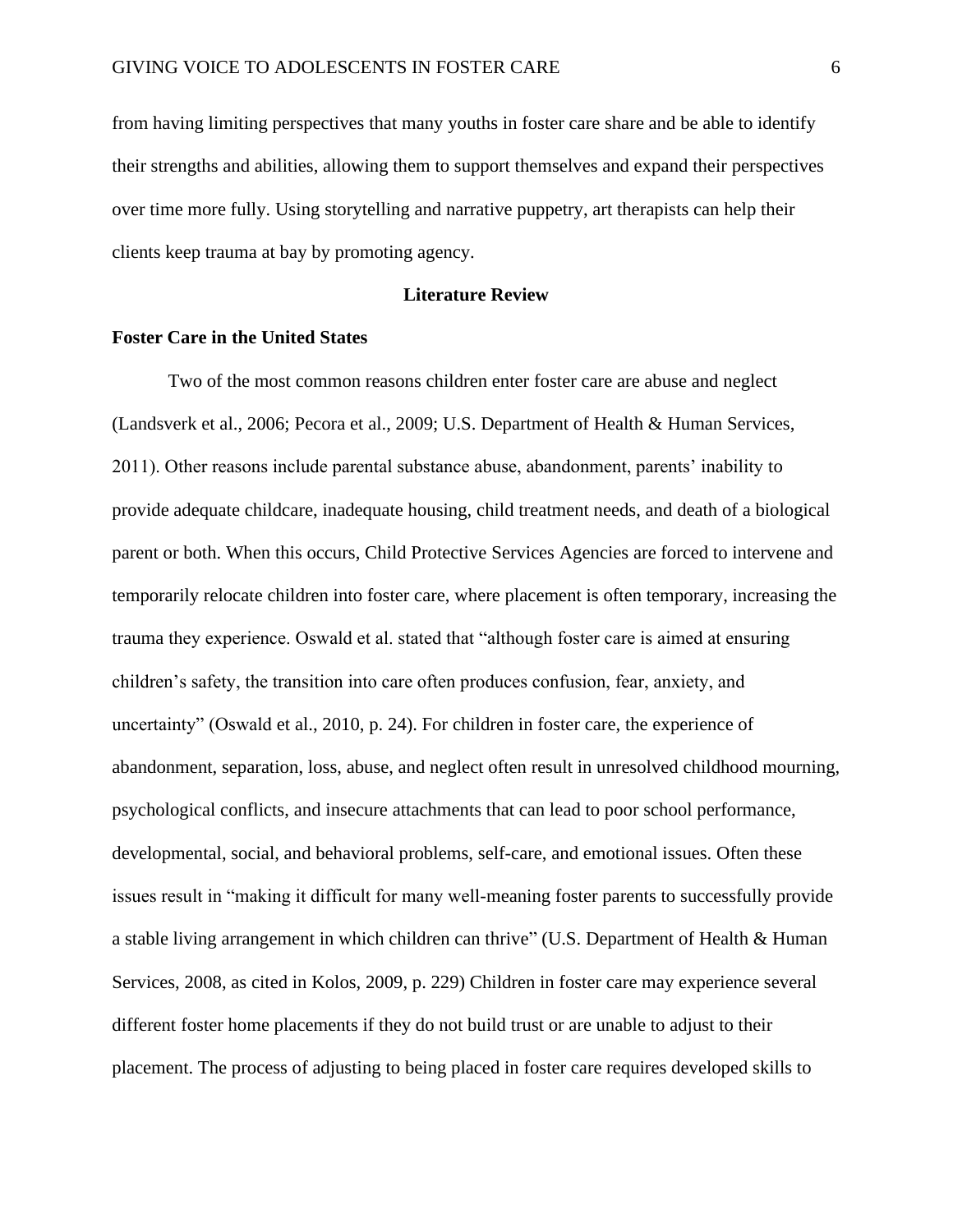process and articulate the confusing, unfamiliar and often times, traumatic experience. If children are unable to process their experience, the unresolved trauma could reappear throughout their life:

Trauma can affect a child emotionally, behaviorally, and socially. Emotionally, some traumatized children may struggle to regulate their feelings and exhibit anger, rage, and irritability, while other traumatized children may appear sad, anxious, and overwhelmed. Behaviorally, traumatic responses may be manifested in aggressive, disruptive, and selfdestructive behaviors, some of which may be expressed in the reenactment of the trauma in the child's play. Socially, traumatized children may not trust others, or may feel betrayed by adults who did not protect them, which can negatively affect their

interpersonal relationships and ability to make friends. (Diamanduros et al., 2018, p. 24) Many children in foster care are exposed to multiple placements in different foster homes for various reasons. While they are going through the overwhelmingly stressful process of being relocated to various placements, whether it be foster homes, family members, or institutions, they rarely have a voice in the situation and are left in the hands of the adults in the inundated legal system.

#### **The Importance of Children in Foster Care Sharing Their Stories**

Storytelling is a universal and ancient art form that all cultures and ages engage in. Storytelling can be a form of entertainment or information-sharing and frequently promotes the continuation of cultural traditions. Storytelling can also be used therapeutically, allowing the storyteller to form a new perspective on their place in the world. With an audience, the storyteller can feel heard. Children can become trapped within the limited stories they have about themselves and their lives, often formed because of negative early childhood experiences and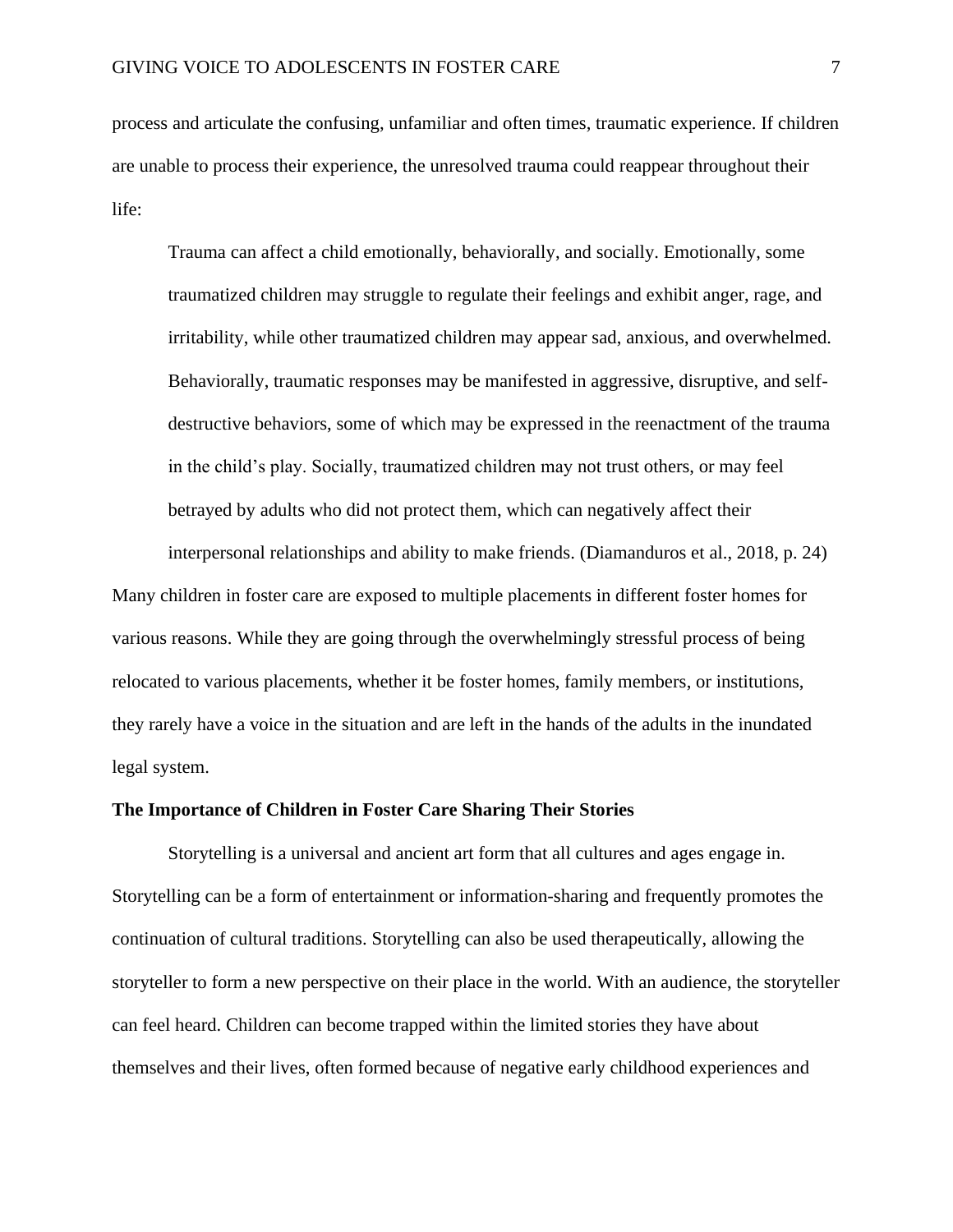cultural, familial, and gender-based expectations. The trauma of these stories can manifest outwardly, displaying the pain that we try so hard to hide. Diamanduros et al. stated "there are a growing number of studies that indicate a traumatic event can cause lasting issues in: cognitive difficulties, abstract reasoning, executive functioning, attention, memory, concentration, verbal processing, and comprehension" (Diamanduros et al., 2018, p. 24) Giving a child in foster care the opportunity to process the trauma they experienced through storytelling can provide psychological and emotional space, enabling them to identify new strengths and abilities. Storytelling can also let children who have experienced significant trauma acknowledge how far they have developed since they first experienced the traumatic event.

Talk therapy forces children to find words to articulate their experience. Often children are not able to identify the words they need to express what they are feeling to adults, leaving them silent and unheard. Ogawa (2004) stated "in order to cope with a traumatic experience, children will often dissociate or create other worlds within their imagination. Finding common language confusing, children might create a language of their own as way to process emotions" (Ogawa, 2004, p. 89). Narrative puppetry is a form of play and creates a safe space, familiar to children where they can embody the role of all the characters in their limited stories. When engaging in narrative puppetry, children in foster become the storytellers and have the power to direct the actions and words of each character in their own language.

The process of directing their own stories with narrative puppetry can assist in their transformation from victim to creator. In her article "'Once a Foster Child…': Identity Construction in former Foster Children's Narratives," Lindsey Thomas (2014) discussed the three important aspects of telling disruptive narratives. She stated that first they can have a positive "affect the narrator's wellbeing. Second, when stories are constructed in a redemptive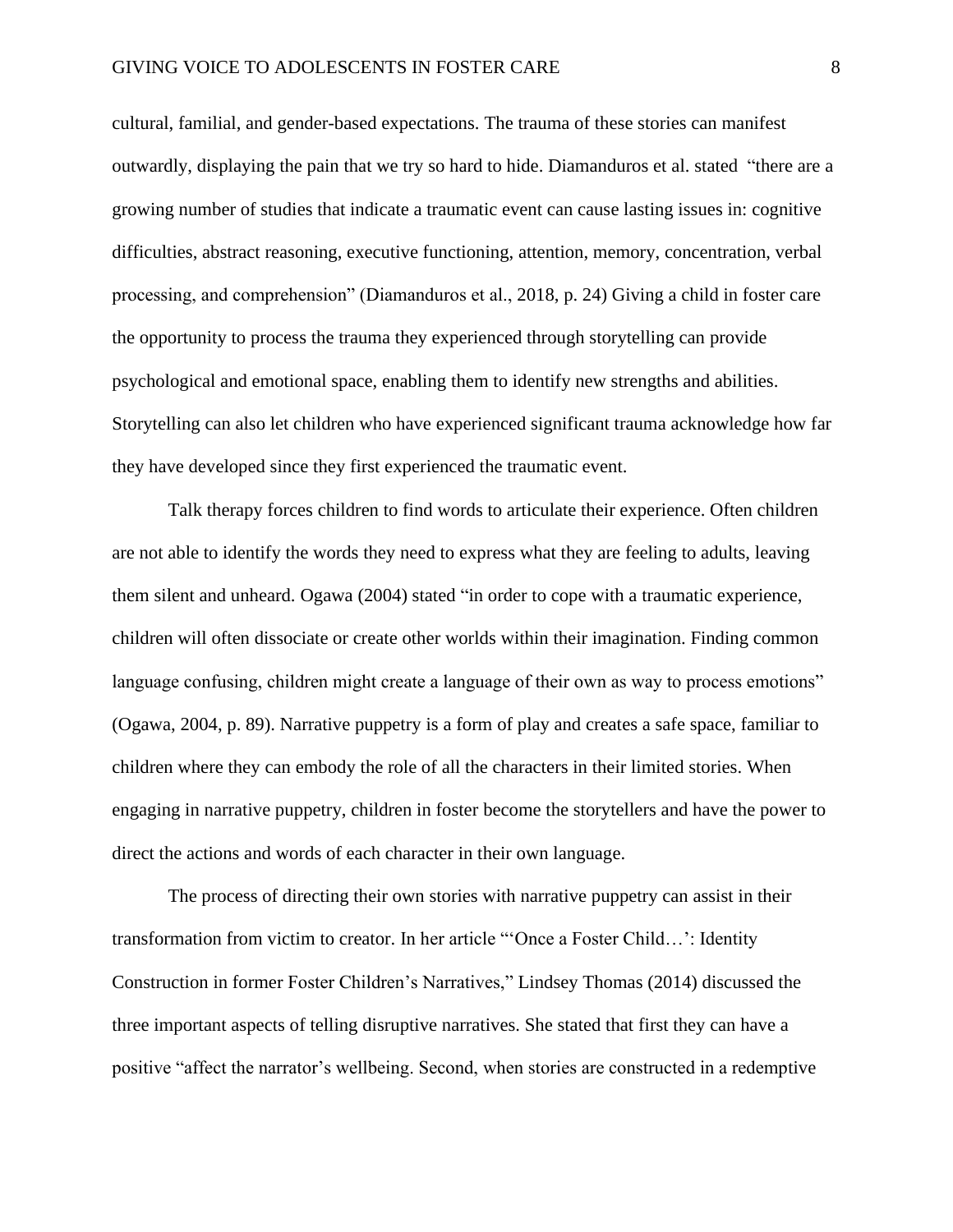manner, the disruption can transform into positive change. Third, tales of positive change, rather than negative experiences, lead to future benefits." (2014, p. 89) Storytelling can be a safe and healthy form of self-expression that enables a sense of mastery through allowing a person to share their perspective with their own unique words. Being given an opportunity to share their stories, children in foster care would be able to evoke the inherent capabilities of their intuition, possibility, and resilience. It is the adults—the social workers, the foster parents, the biological parents, medical professionals, therapists, etc.—who have the most say in the life of a child in foster care.

Children in foster care have many unanswered questions regarding their past and future. Many of them are often also coping with stress, anxiety, and low self-esteem, among other mental health issues directly related to the primarily adult circumstances and consequences that led them to be placed in foster care. Rarely they are given an opportunity to share their experiences and hopes for their futures in a safe and creative environment, free of the stress they experience daily. Thomas (2020) referred to the researcher Catherine Kohler Reissman when speaking about the role storytelling plays in identity construction, she stated "narrative theorists share the perspective that narratives make sense of problematic experiences. When biographical disruptions occur that rupture expectations for continuity, individuals make sense of events through storytelling." (Thomas, 2013, p. 86) Thomas focused on children who were formerly in foster care, exploring their identities created in the narratives they wrote about their foster care experience. I believe if children currently in foster care were offered an opportunity to construct and share their narratives, it could allow them to feel heard and experience more stability among the understated chaos of their foster care experience.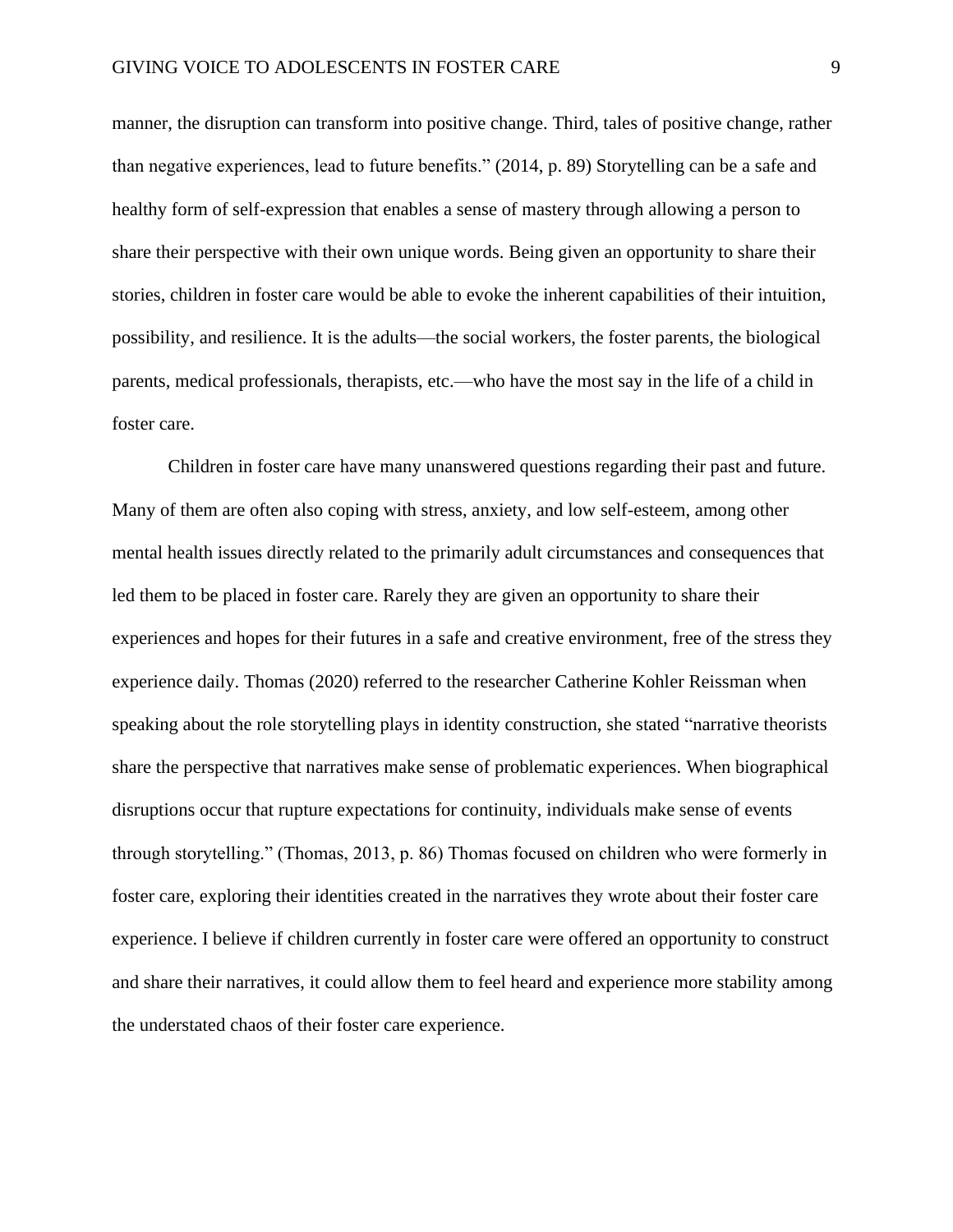Storytelling can also support their foster parents in forming trusting and accessible communication between them and the child(ren) they are fostering, allowing for a more stable relationship between them. The control the adults have in foster children's lives can impede on the opportunity they could have to consider their history and their values. Stories can connect children in foster care, who, in a way, have lost a part of their identity through the disruption of being taken away from their biological families to connect their past, including that of their ancestors, empowering them to feel part of a community. Sharing stories can give children in foster care the ability to see beyond their current experience of disappointment and loss and grow their resiliency. Ruini et al. (2020) article affirmed promoting the creativity and well-being of school-aged children through storytelling. They stated the intervention of storytelling "was effective in promoting well-being, in particular autonomy, environmental mastery, positive relations, purpose in life and self-acceptance…. Furthermore, it decreased depressive, anxious, and somatic symptoms" (p. 9) in elementary school-aged children. Storytelling is not used to change our stories. Rather, it is used to expand our understanding and meaning of our stories. The expansion of our understanding can lead us to new insights, perspectives, and a new relationship to the story we are already familiar with. A crucial step to gaining a new perspective through storytelling is to tell our story in the third person and become a witness. Being a witness can create compassion for our suffering, as well as others.

#### **Narrative Puppetry**

One way to step into the third person is by using puppets. As an inanimate object, a puppet can tell the story from its own perspective in a more objective manner, potentially allowing the narrator an opportunity to understand the facts of their story more clearly. Using multiple puppets, the story can be told by every character, revealing to the manipulator of the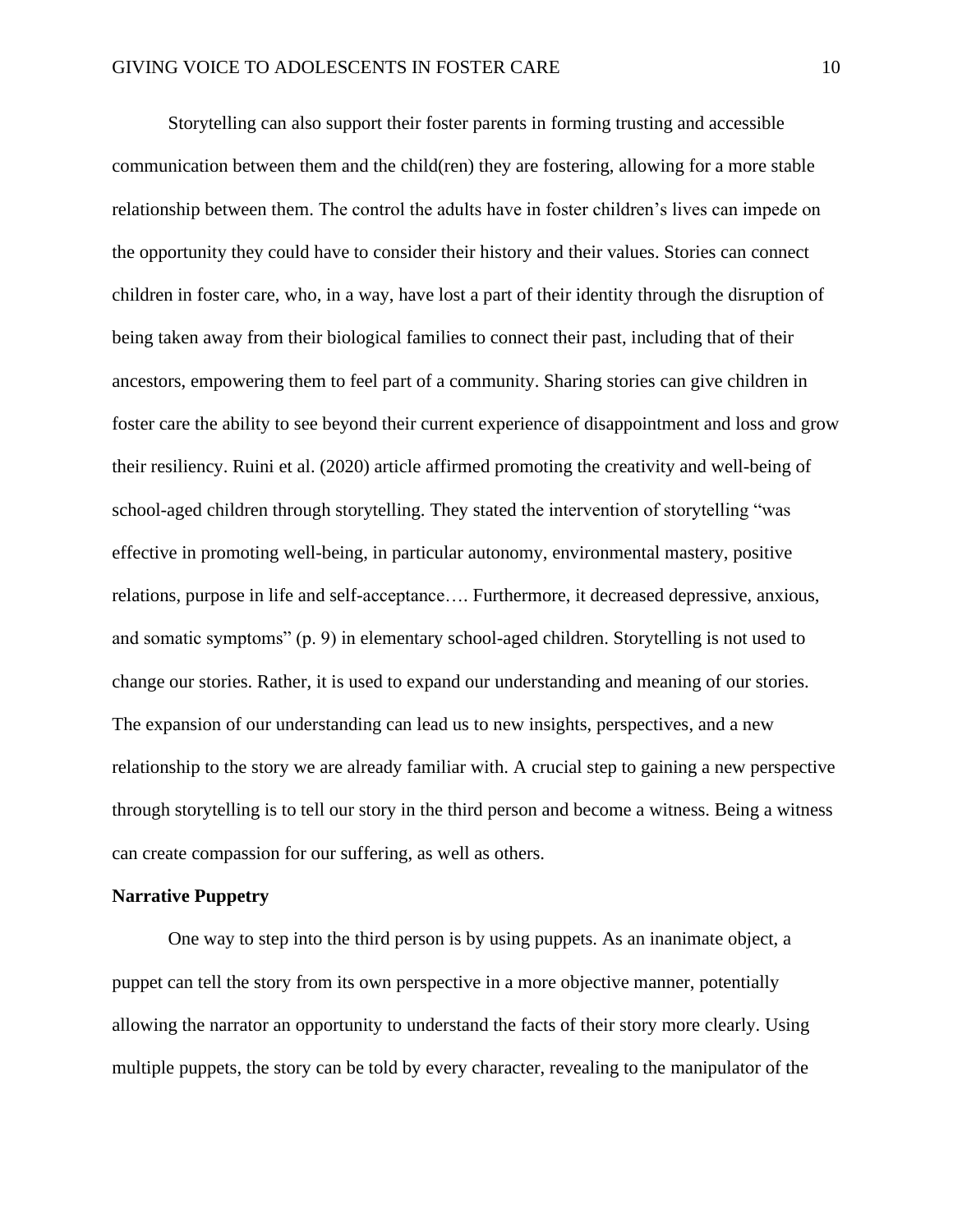puppets the multiple perspectives of those who are involved in their stories. Narrative puppetry can "support symbolic play by meeting children at their developmental level using a childcentered approach. Puppets can be used as tools for children to participate in symbolic play that connects concrete experience to abstract thought." (Hartwig, 2014, p. 205) Play is a form of communication that children are familiar with. A therapist who can offer a young client the space to play is giving them an opportunity to communicate in their own, unique voice, "Piaget asserted that the function of play is to bridge the gap between the sensorimotor activity prior to representation, and the operational forms of thought....noting that the symbolic function of play 'provides the child with the live, dynamic, individual language indispensable for the expression of his subjective feelings, for which collective language alone is inadequate'". (Hartwig, 2014, p. 205) Combining play with interventions linked to art therapy can allow children in foster care to communicate through metaphor and begin to express themselves and externalize their stories on a level that is appropriate for their developmental level. "Malchiodi (2003) suggested that through art, a traumatized individual can think and feel at the same time. She further stated that art therapy can provide alternative ways to respond to events, to encourage experimentation, and to facilitate access to positive emotional and behavioral change" (Tripp, 2007, p.176).

#### **Expressive Therapies Continuum**

Using the Expressive Therapies Continuum (ETC) to ascertain where our clients instinctively and comfortably respond to and work with art materials, art therapists can provide proper materials for children to play and experiment with, giving them the opportunity to problem solve and experience success. Puppets promote introspection on our inner experiences that is also playful and age appropriate for children. Describing the therapeutic and healing aspects of puppets, Linn (2020) said puppets "are real in that they occupy time and space, yet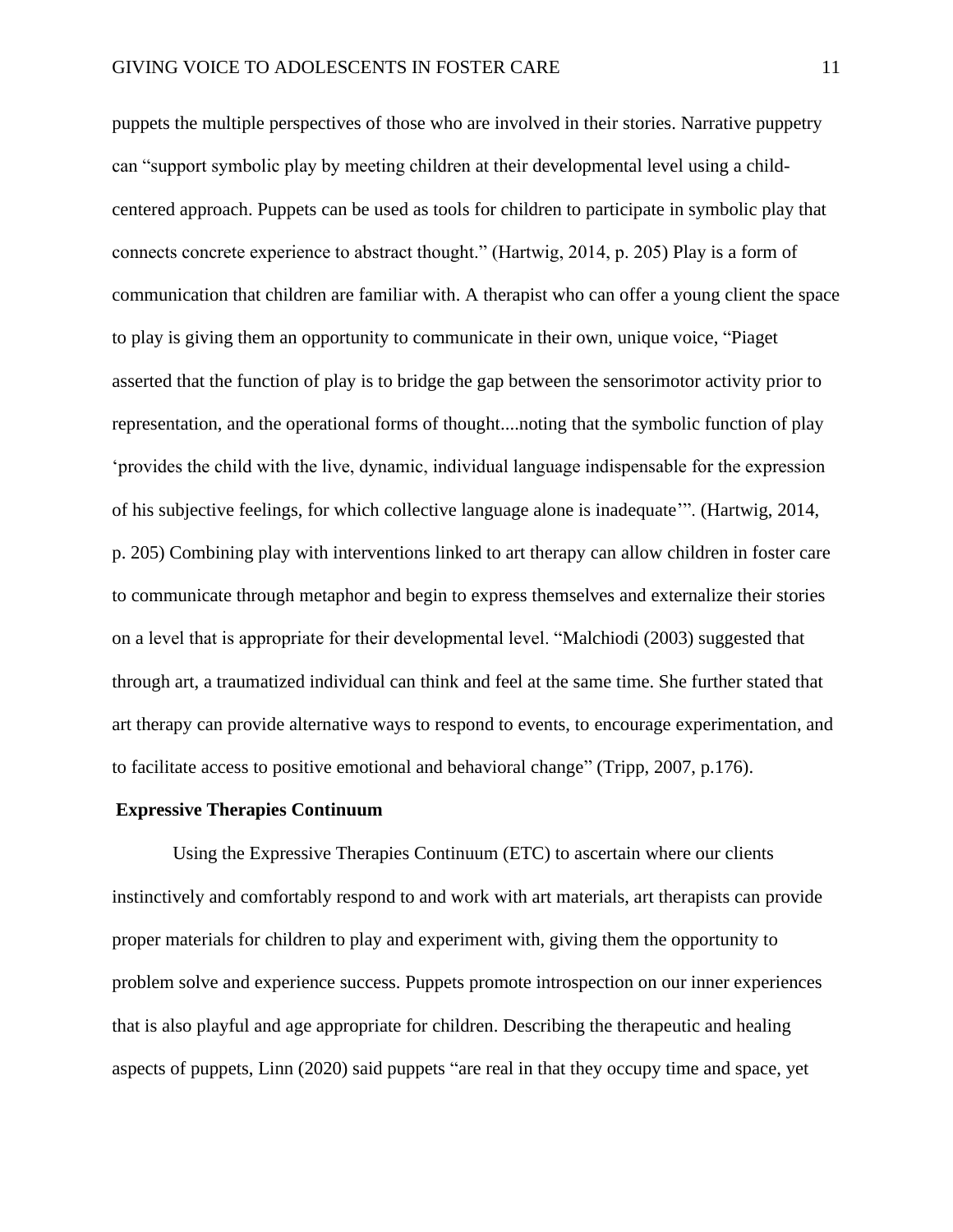they are simultaneously creatures of our imagination. The characters, plots and themes engendered by spontaneous puppet play are fantasies, yet they frequently express real-life struggles and concerns" (p. 104). Through the act of narrating puppets, we tend to reflect on real situations we have experienced ourselves. When children in foster care are given the opportunity to narrate puppets, they give their therapist access to their insights and understanding of their place in the world including their feelings and conflicts that otherwise, in a talk therapy setting might not have had the capacity to be explored.

Along with the potential of increasing access to feelings and communication, puppets are also "engaging family members and the therapist." (Gil, et al, 1994, p.124) The inanimate object of the puppet can take the place of the person who is manipulating it, offering a cloak of invisibility that can make the manipulator of the puppet feel safer sharing their narratives, creating a psychological distance between themselves and the puppet. "By standing in for real people, puppets allow a child to displace feelings from their relationships with significant persons. In doing so, puppets offer physical and psychological safety that, in turn, invites greater self-expression" (Bromfield, 1995, p. 435). The use of metaphor can empower a child to feel safe to express their emotions and enable them to project their feelings onto the vessel of the puppets. The puppet in turn becomes responsible for their actions, language, and emotions, not the person wielding the puppet.

#### **Art Therapist's Role As An Advocate**

The therapist plays an important role as an advocate for children in foster care. Kolos (2009) stated "because children may use puppets to enact fantasies or past traumas, conquer worries or fears, or replicate actual behaviors in real life situations…play therapists may also choose to initiate puppet play to practice and develop responses to potential situations in a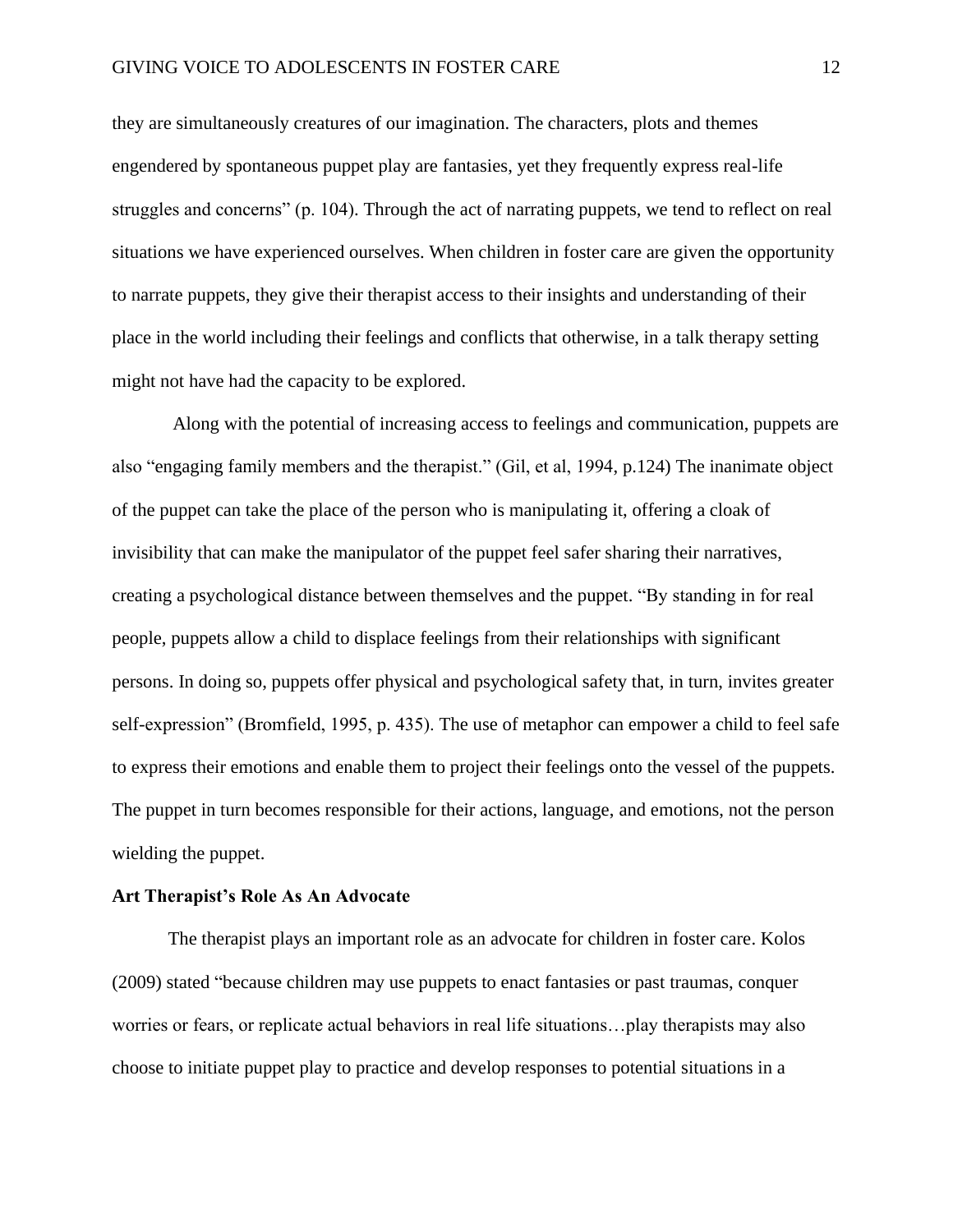nonthreatening way" (p. 235). Using puppets in therapy can strengthen the client/therapist relationship and give insight on the client's internal world, including their emotions and knowledge. "By staying in the metaphor with a child, the therapist uses facilitative skills directed toward the child or puppet character, depending on the intent of the child" (Hartwig, 2014. p. 212) Maintaining the narrative created by the child, a therapist acting as an audience for their client permits them to be the expert of their experience, giving power to the client's position in the therapeutic relationship. "Research has shown that (foster care) placements are less likely to fail if the family is well-aware of the child's history, strengths, and limitations (Brunning, 2007), and the therapist is often the multidisciplinary team member most capable of providing such detailed information" (Kolos, 2009. p. 233). Referring to the use of puppets in child-centered play therapy (CCPT), Hartwig (2014) noted "CCTP provides a safe place in which children can create their own stories in the playroom and the therapist respects and trusts the child's ability to direct his or her own growth. (p. 214)" Providing children in foster care the opportunity to be the expert of their story and direct their own growth not only benefits them but also their foster parents' ability to develop trust and support them, better ensuring a stable foster care placement. The higher "the number of foster care placements may be predictive of the level of posttraumatic stress symptomology exhibited by children who have experienced maltreatment (Benson, 2006, p. 14)." The information gathered by the therapist in a therapeutic play setting using puppets can be used to direct paths for communication between the foster parent and foster child, potentially reducing the number of foster care placements they are exposed to.

There is still limited research on the therapeutic benefits of using puppets in a play setting and in the construction of puppets themselves. Because of this, I was interested in creating an intervention where my client was given the space to make creative choices, be a leader and an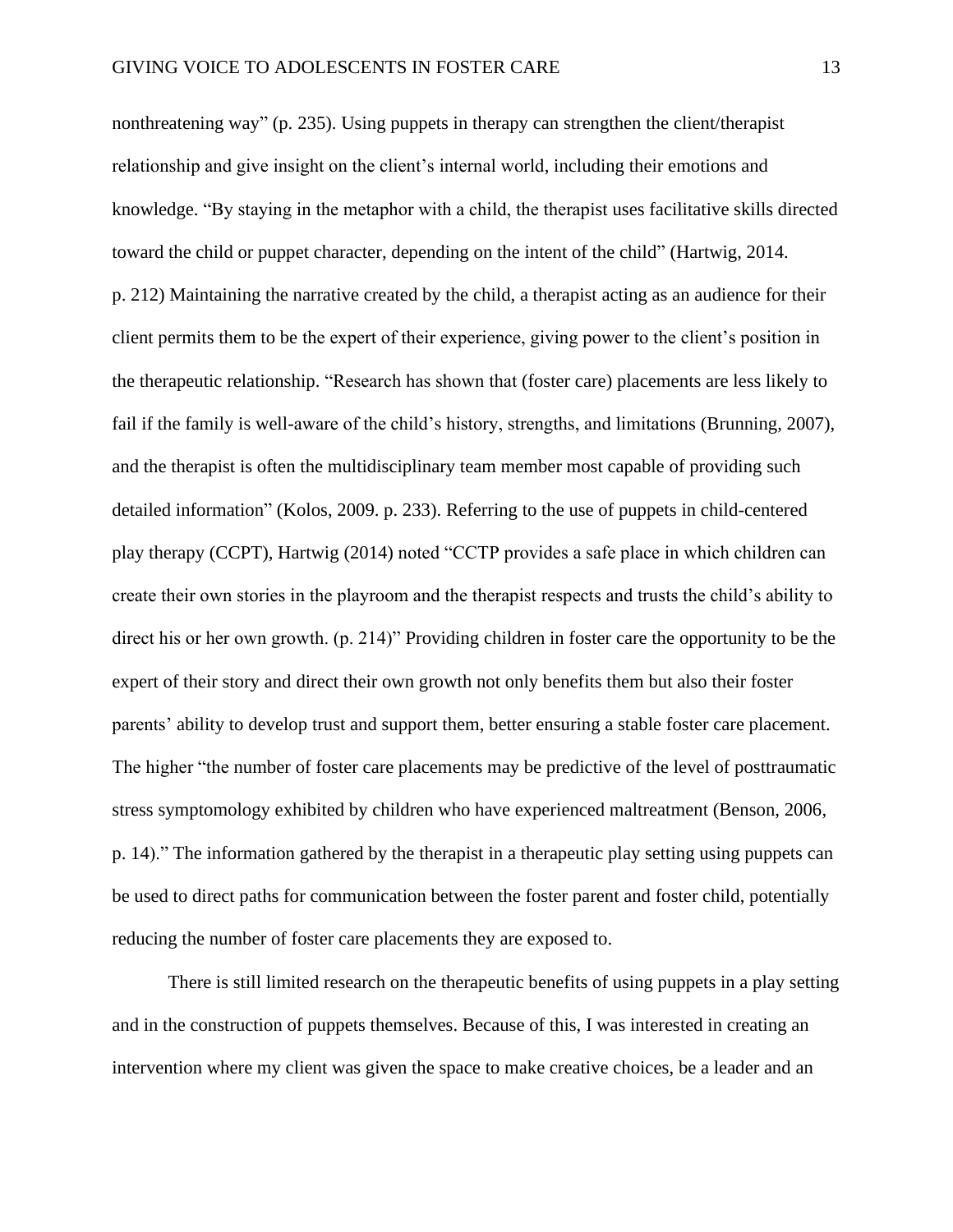expert of their experience through the creation of puppets and narrative attributes of puppetry. My intention is to incorporate the traditional use of puppetry with the healing power of storytelling with a client I was working with who was in her third foster care placement. This intervention would benefit my client by allowing her to externalize her trauma in the safe and playful parameters of storytelling and narrative puppetry, and allow her to be the expert of her experience, without the interruption of an adult voice.

#### **Methods and Materials**

The intervention explored the creation and use of puppets and an environment for the puppets to interact with as a means for my client to strengthen trust with her foster mother and enhance their communication. Prior to working with this client, I was given a significant amount of biopsychosocial background information that illustrated her biological parent's mental health backgrounds, including history of her biological father having lived in a psychiatric hospital since the client was 5 years old due to his history of schizophrenia. She had been removed from the care of her biological mother after her mother's parental rights were terminated due to her struggles with her own mental health and the client's disclosure to her therapist of having been exposed to sexual mistreatment by her mother's live-in boyfriend.

The client was a nine-year-old female who identified as Pacific Islander American and was part of my caseload as an in-home-based therapist at my internship at a not-for-profit human services agency. She was diagnosed with adjustment disorder and other reactions to severe stress. She had been in foster care for more than a year and had recently experienced a disruption in a pre-adoptive placement with her maternal biological aunt and uncle. She was returned to live with her foster mother with whom she had been living prior to her pre-adoptive placement and with whom she already had a positive relationship.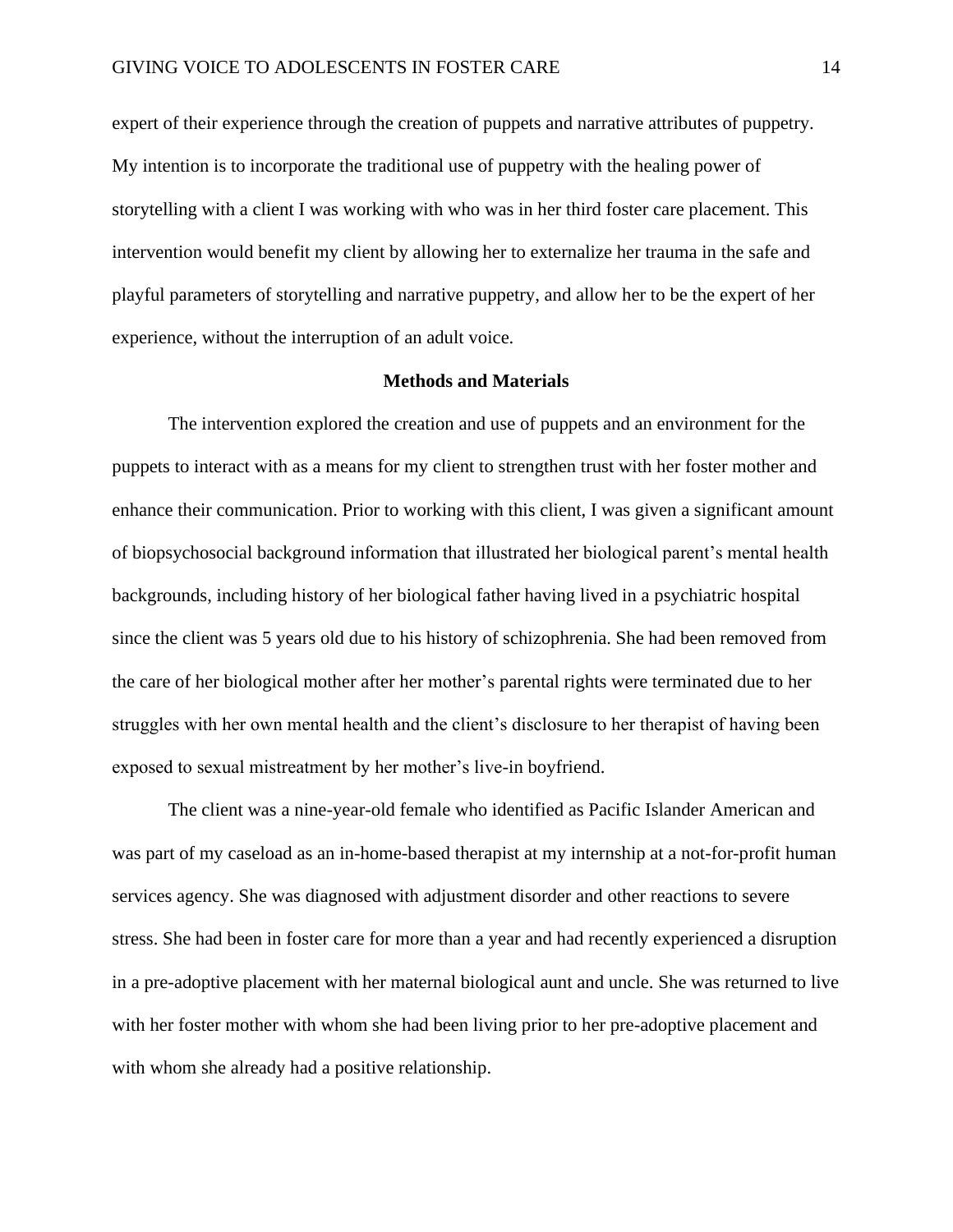At intake, the client's foster mother reported the client had been making substantial progress at her foster home. She reported that during her first stay, prior to her pre-adoptive placement, she had been displaying behaviors indicative of attachment disorder, including being clingy to her foster mother and other adults in her life and being resentful of any attention given to her 2-year-old foster brother. It was reported she would also regress into talking with a "baby voice" and lacked the ability to describe her feelings around her experiences prior to being placed in foster care and her pre-adoptive placement. It was reported she had responded positively to creative interventions in the past, and it was requested for her to work with a clinician who could incorporate art in the therapeutic sessions. The goal of this study was to explore the therapeutic aspects of a foster child and foster parent creating art together, as well as examining the capability of puppetry and storytelling as tools to facilitate the externalization of thoughts and feelings and create a platform to process traumatic experiences. This study took place over a series of six individual sessions and two family-based sessions in the client's foster home.

As the first part of this study, the client was asked to create puppets of her choosing, of people she knows personally. There were no limitations to the number of puppets she could create. She was provided white drawing paper, pencils, markers, small and large cardboard, glue, scissors, decorative papers, paint, twine, yarn, googly eyes, balloons, stones, beads, feathers, colored and metallic pipe cleaners, small and medium popsicle sticks, glitter, colored paper, and model magic. The next step was to create an environment for her puppets to interact with. She had access to the same materials listed above, and I had a box cutter I could use to help her with cutting through the cardboard if needed. The final step was to tell a story. She was given the opportunity to come up with whatever narrative for the puppets she chose to. The open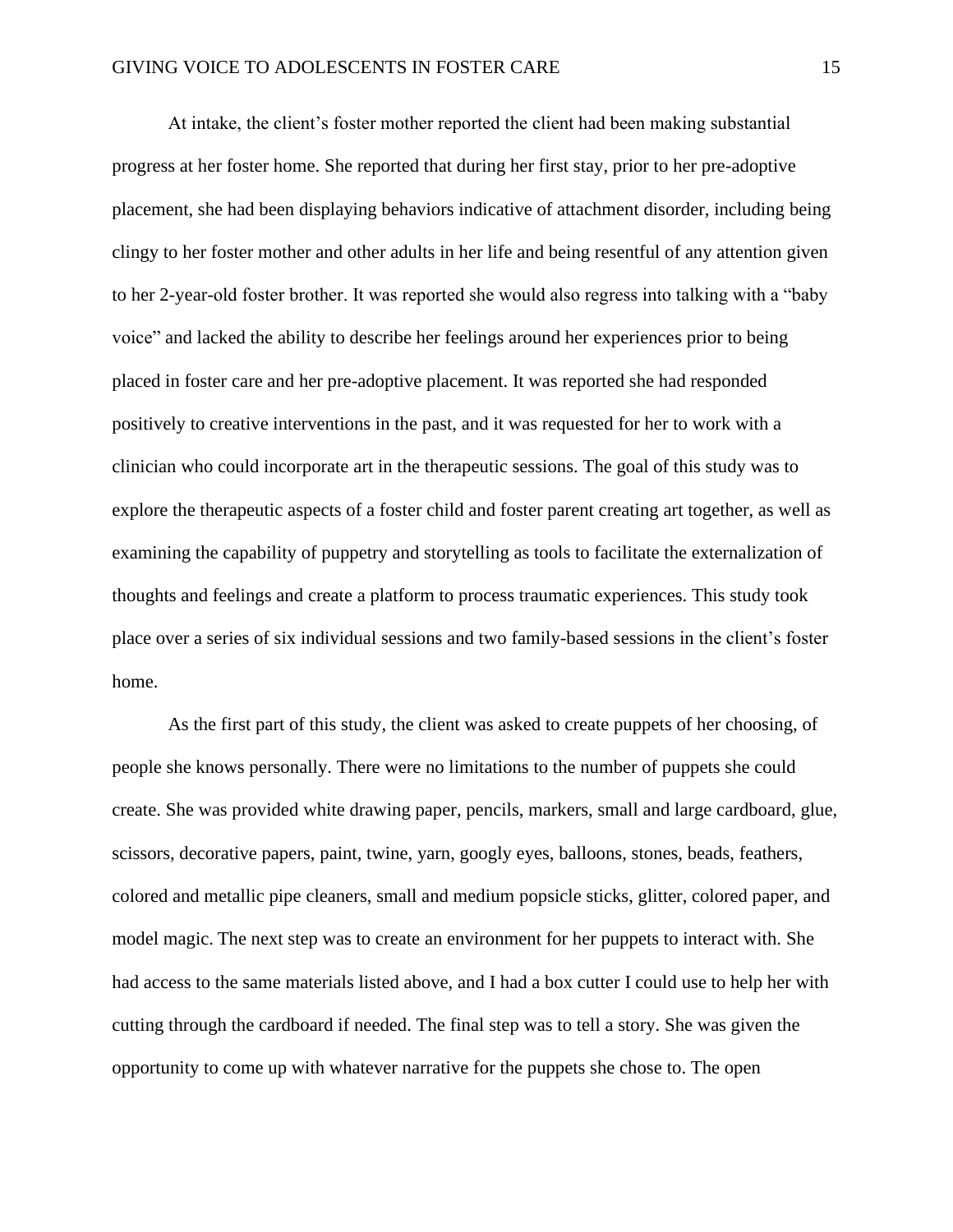instructions were aimed to give the client mastery of her experience in the art therapy session and the ability for her to direct the conversation, opening a safe space for her to process her trauma through play and the use her own language.

To track the notable information, observations, and data during the interventions, I kept a detailed journal of each session. The journal contained observations, notes, interactions between me and the client as well as the client and her foster mom. I also tracked what was discussed about the process, including what was said, heard, and any feelings I had about our interactions. I noted the language the client used and the interactions the client had with the puppets and environment as she created and played with them. I kept notes on the client's choice of materials and how she interacted with the art supplies, including ease or difficulty with certain materials, and how she experimented with the materials. I noted the client's thoughts about her successes with the building process and any difficulties with the materials that she mentioned. On the last day we worked with the puppets, the client was given the opportunity to stage the puppets in the environment and take pictures of it using an iPhone camera. This gave the client the opportunity to honor the art she created by capturing the experience with a photograph: "phototherapy, as art, can be used as a direct agent for helping clients to reflect upon experiences; express damaging memories, thoughts, and emotions; and facilitate helpful feelings and states of mind, or to convey a greater state of well-being" (Argyle & Bolton, 2005, as cited in Stevens & Spears, 2009. p. 10). Taking photographs of her art also gave the client the ability to share her work with her friends and family that could not see it in person, encouraging a sense of pride.

For the first part of the process, the client and I met individually in her foster home. The client chose to work in her bedroom while she created the puppets. She usually chose for us to sit on the floor of her bedroom while she drew on a white drawing pad of paper. She chose several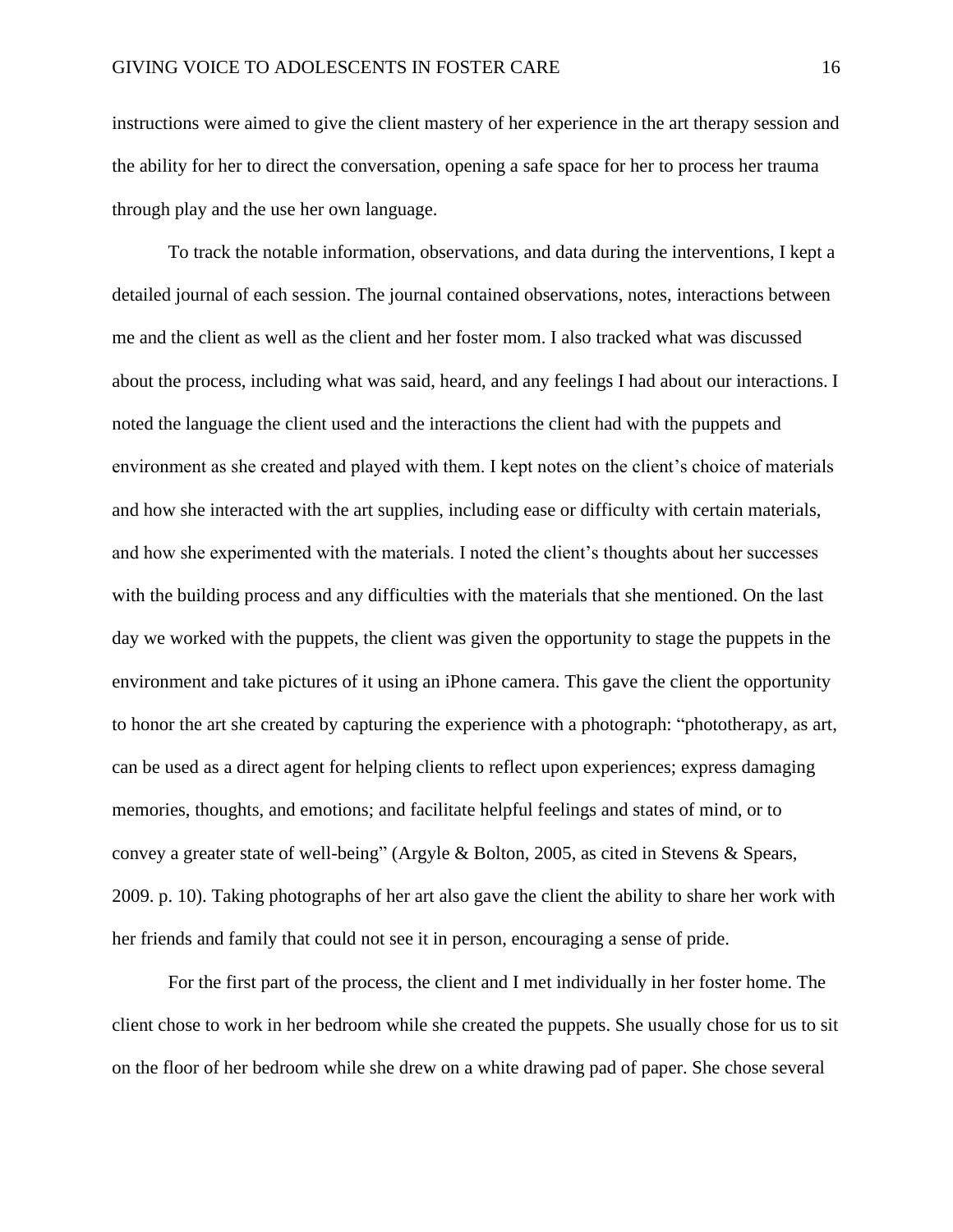characters to create; it was noted that the first character she chose to draw was me. She began by drawing a standing figure and began to ask me questions including what my favorite colors were, how I like to wear my hair, and what kind of clothes and shoes I like to wear. When she was done drawing the portrait, she explained it was of me, but she didn't plan on having me interacting with the other puppets she would create, that I was there to observe. She then created a puppet of her foster mom, her best friend from her former elementary school prior to being placed in foster care, her foster 3-year-old brother, her 3-year-old, her foster mom's 3-year-old grandson, her 18-year-old biological male cousin, and herself. The drawing process took three sessions as the client took her time to consider each of the character's clothing, accessories, colors, hair styles, and facial expressions. She worked with pencil first and later drew over the pencil with markers, erasing the pencil underneath. After the drawing process, she glued the portraits onto cardboard, cut them out, and, with my supervision, she attached a popsicle stick to each of them with hot glue.

#### **Results**

Throughout the first step of the puppet creation, the client communicated her desire to work independently with minimal help. She communicated that she had a plan of what she wanted to create and the steps to do so. It was observed and noted that the freedom of choice the client was given to choose the number of characters and who each one was gave her the dominion over the story she was going to tell. While she created the puppets, she would talk about the relationship she has with each of the characters. During the time she was drawing a portrait of herself, it was noted that the client spoke of how she has felt like her foster mom did not allow her to dress like she wants to, which she described as "funky and creative." The client chose to style herself in her portrait wearing a knee-length, short sleeve dress and tall black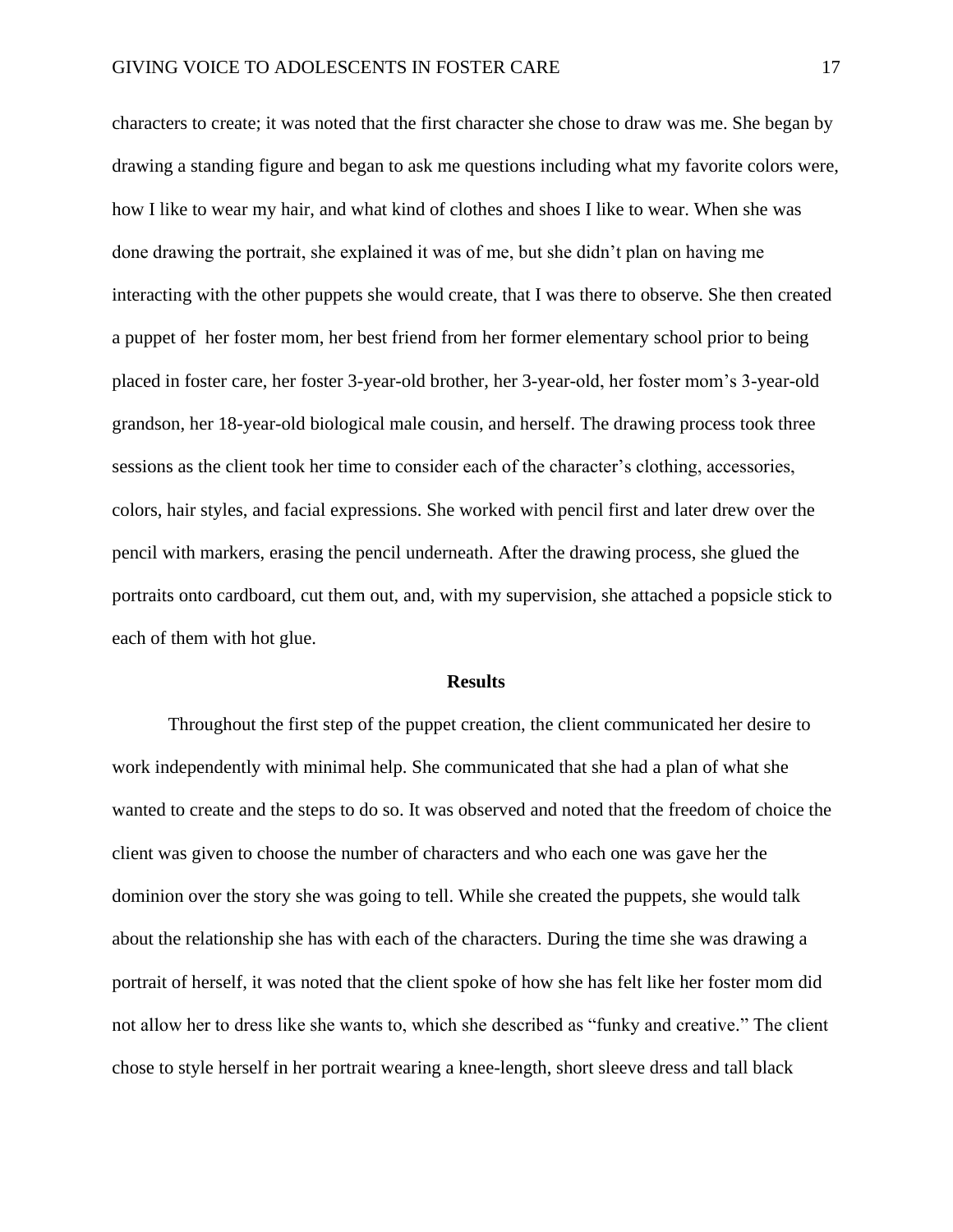"combat" boots. She stated that her foster mom would not let her wear an outfit like that and that she was interested in having a conversation with her foster mom regarding allowing her more choices to develop her personal style. While drawing her foster brother, she stated she would like for her foster mom to adopt both of them so they could continue to live together. It was noted that the safe space the art therapy intervention of puppet creation opened up allowed for the client to share her feelings and hopes for her future in a non-threatening, non-clinical atmosphere. It also provided an opening to help the client develop communication skills with a caring adult and highlight her strengths and coping skills. The information the client disclosed in the individual sessions helped to direct the communication during the family sessions I later held with the client and her foster mom. I was able to support her foster mom in having open and honest conversations with the client regarding her future and help to prepare her for the eventual transition out of her foster home and into a permanent adoptive placement. During the creation of the puppets, my client shared insightful information about her relationships to her biological family members that she did not typically share with her foster mom, including discussing what she believed led to the disruption of a recent pre-adoptive placement with her biological aunt and uncle. She disclosed she believed they were not able to take care of her properly because she would sometimes throw "fits" at their home when she got upset. Her foster mom reported she had not heard that perspective previous to that session and was able to have an age-appropriate conversation with the client regarding the reasons why the placement did work out.

One of the key observations of the puppet creation I noted was the safe platform it presented for the client to openly communicate her relationships to each of the characters. I noted that with the freedom of choice and allowing her to oversee the creative process, she also was able to direct the conversation that was happening during the session. She became easily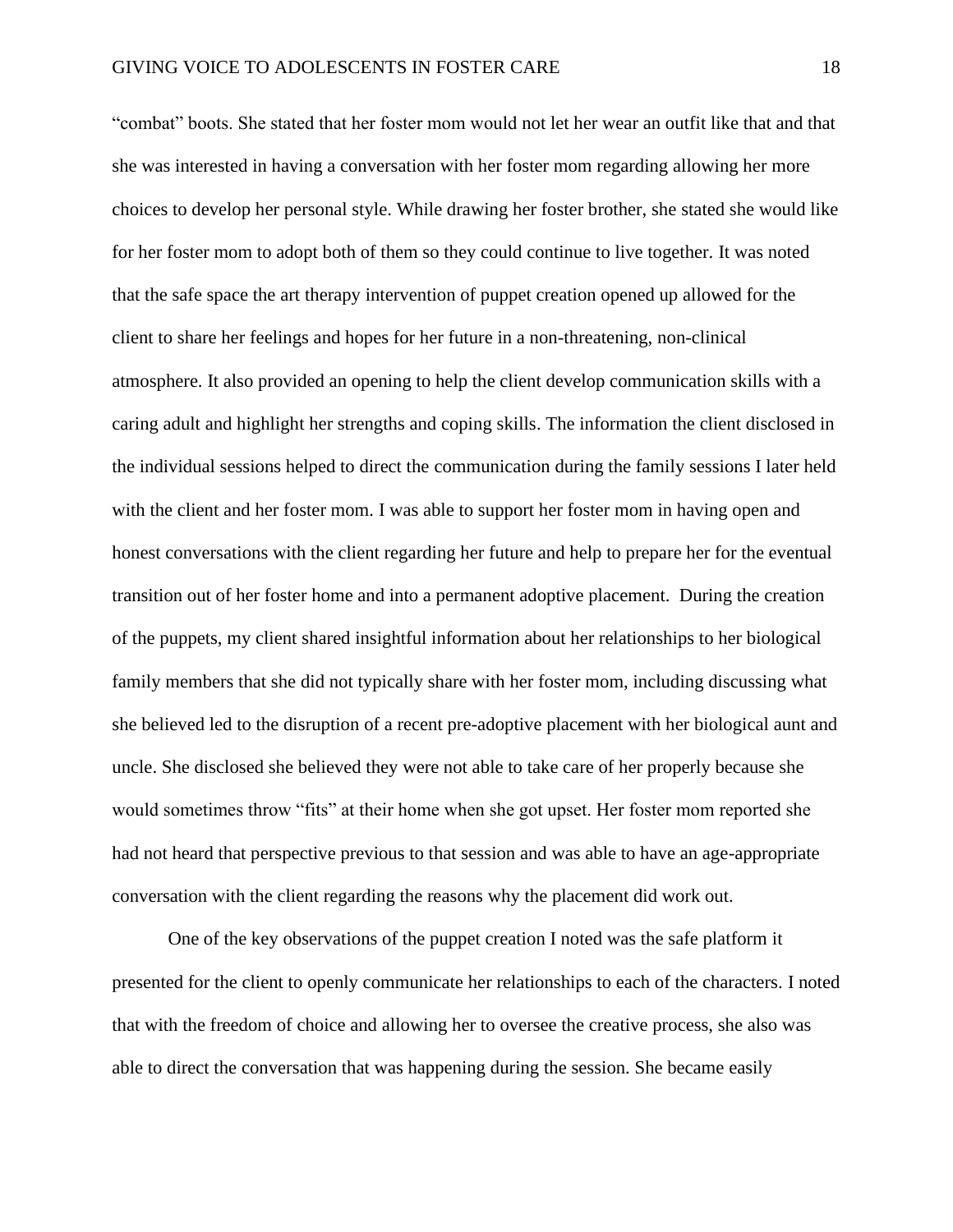frustrated if I asked her to repeat what she said or to give more of an explanation so I could have a better understanding of the information she was sharing, so I was sure to ask more general questions, expressed as curiosity to learn more. I noted that at the times she became frustrated with my questions, she turned her attention fully to the creation process of the puppets. I observed at those times, that because she had the puppets to turn her attention to when she became frustrated, overwhelmed or lacked the words to express her feelings, she unknowingly was giving me information and insight into her current mood by how she engaged with the materials she was using. The information I gathered through the client's creation of the puppets also influenced the formation of her treatment goals and how they could successfully be approached. It was clear that the client benefitted from leadership roles and given the opportunity to be the expert of her experience ushered in her willingness to communicate her emotions with her foster mom and myself. It was confirmed that the creation of puppets held healing qualities that could help the client process her trauma.

The second part of the intervention was to create an environment for the client's puppets to interact with. She chose to use three-dimensional materials which positively challenged her creative approaches and also required problem-solving. She began by using twine, a balloon and glue to construct a hammock for her puppets to sit it. The client had seen the construction of the hammock on a creative YouTube channel she watches and was excited to try it out herself. Because the balloon was too hard for her to manipulate by herself, she asked for my help to hold the balloon while she spread glue and wrapped the twine around the balloon, she would instruct me to turn the balloon when she was ready. This interaction created a positive shift in the therapeutic power dynamic where she was able to take a leadership role. It was observed that the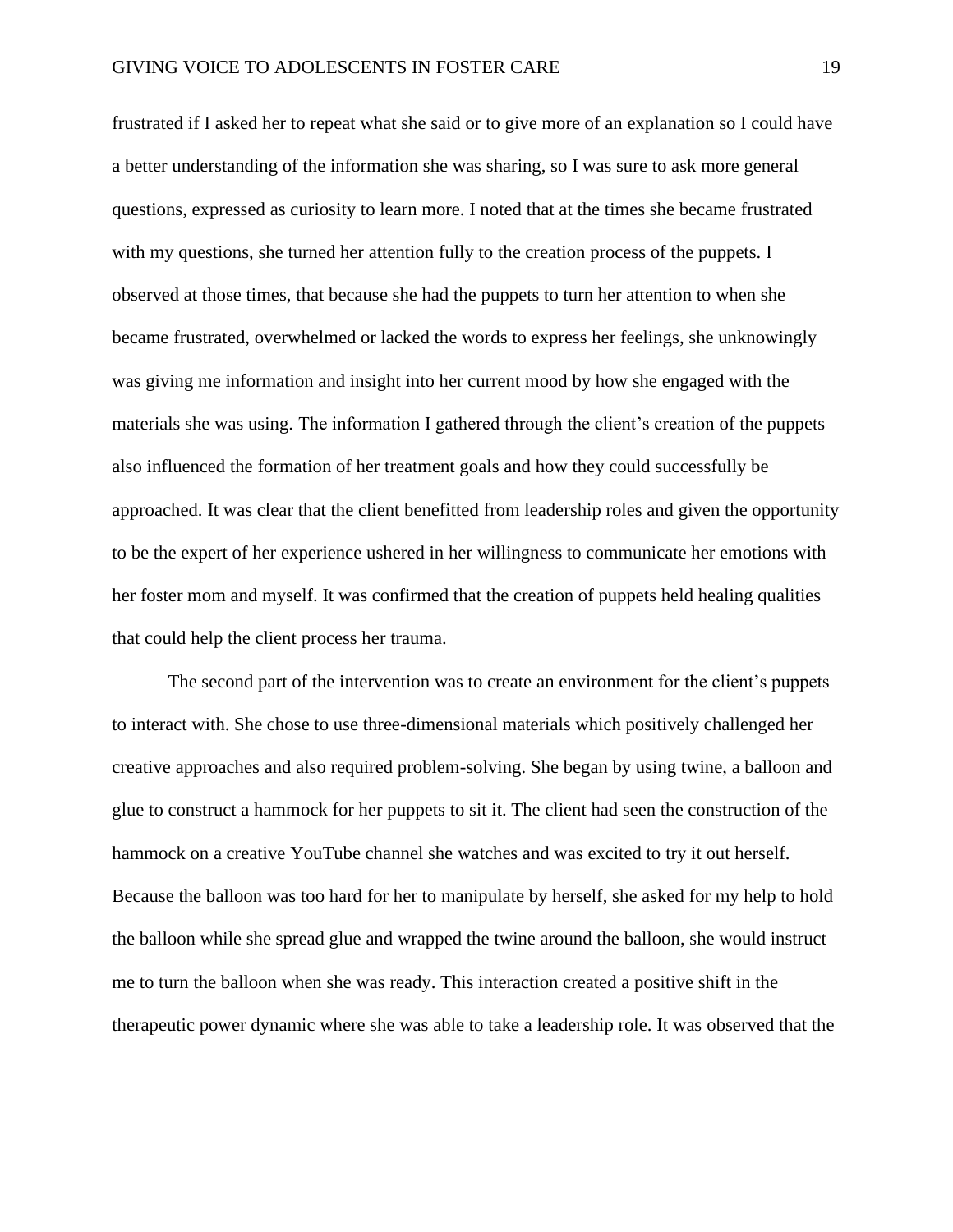opportunity to work on the same artwork as the client created a new, non-verbal expression, she also reported after that session that she had fun.

The client constructed four rooms for her puppets to interact with, including two indoor spaces and two outdoor spaces: a bedroom, a "lounge," a dock leading out to a body of water and an outdoor "playground" with monkey bars. The construction of the living space for the puppets spanned over five sessions: three individual sessions with the client and two-family sessions with the clients foster mom and foster uncle, who lived with them. During the individual sessions, the client constructed the living spaces out of cardboard boxes, paint and a variety of decorative materials. She took her time to experiment with different materials, typically figuring out how to adhere and fasten the various materials to each other on her own. While she was constructing the living spaces, we talked about her ideas of how the puppets would interact with each other and the space. She stated that she wanted the puppet interactions to be spontaneous and did not want to write any script for the puppets to follow and would refocus her attention on the building process. It was noted that when she seemed confident in the completion of the construction of a living space, she would ask me to fabricate additional items, including furniture and wallpapers. She was very specific with her instructions and would set me up with materials of her choosing. It was valuable to observe that the creation of the living area created an opening where she was able to think creatively, emotionally and logically about the choices she was making and in her interactions with me.

After three individual sessions, the foundation of the living space had been built up enough for decorative elements to be added. The client asked if her foster mom and foster uncle could join to help construct the remainder of the living space. Family sessions were then arranged to ensure they were able to join the sessions. During the family sessions, the client took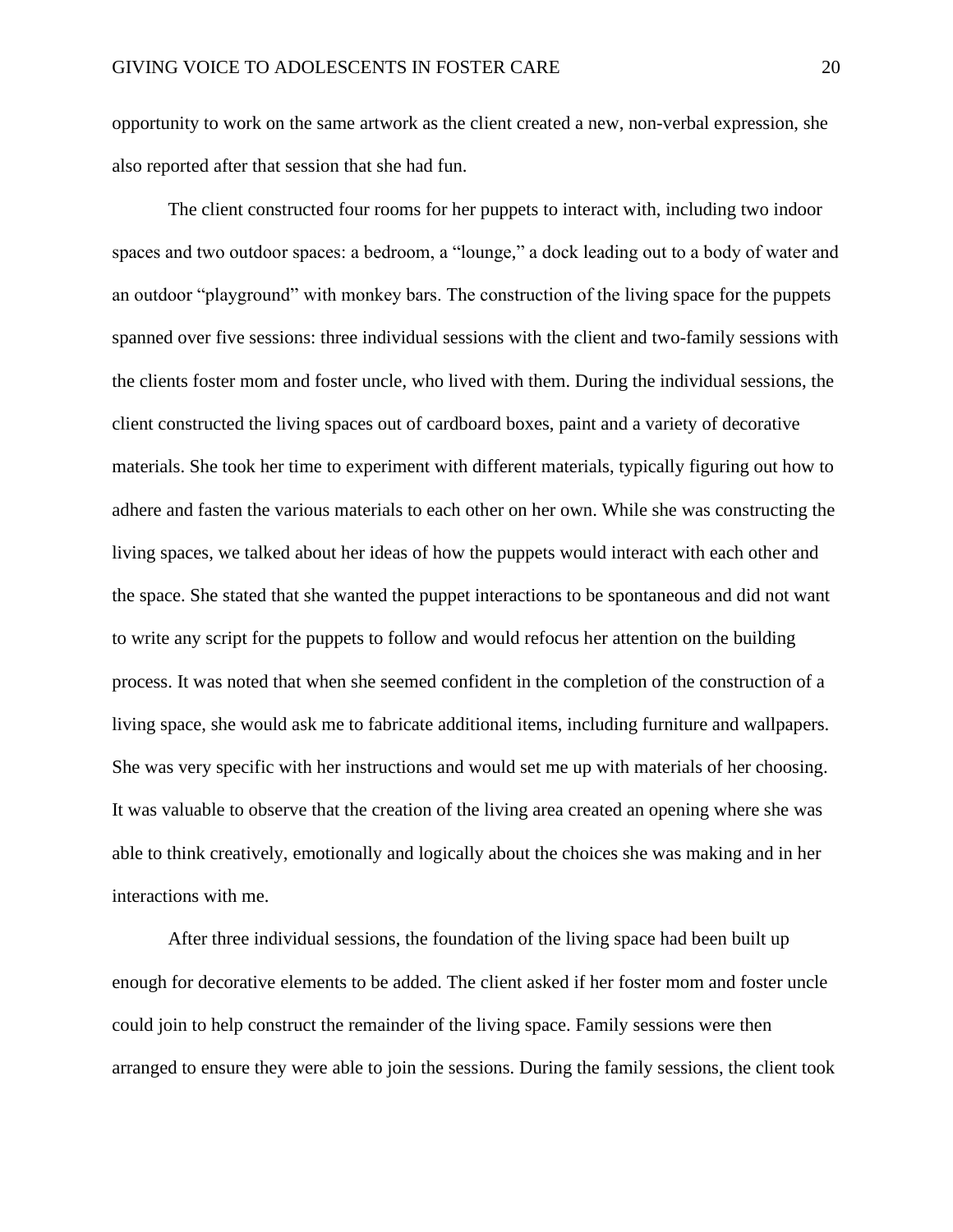the lead and directed her foster mom and foster uncle to construct specific elements for the living space, while also allowing them the leeway to interpret her directives. She expressed how happy she was that they were both helping her work on the set and mentioned how rare it was for her foster mom to work with her on a creative project. The additional elements the client's foster mom and foster uncle contributed were thoughtful and supportive of the client's vision for the play space.

In the following family sessions, the client and her foster mom were present. The client placed the puppets of herself, her foster mom, her brother and her foster brother in the bedroom and stated they are all together because her foster mom had adopted all of them. Her foster mom was able to use the opportunity to have an open conversation with the client regarding their future, reminding the client that she would eventually be placed with a loving, permanent family and ensuring her they would always be in touch and would be able to continue their loving foster mom/daughter relationship. The client stated she understood her current foster placement was not long term and redirected her attention to the playing with the puppets. She then explained that her foster mom deserves to rest and removed the puppet of herself, her brother and her foster brother from the bedroom and placed them hanging from the monkey bars, along with the puppet of her friend. She spent the remainder of the session moving those puppets around to different areas of the play space and making up various, playful scenarios where the puppets were engaging in age-appropriate activities.

## **Discussion**

This intervention highlighted the power of narrative puppetry to externalize and process trauma. It also showed how puppets can help a child in foster care communicate their understanding of their foster care experience and share hopes for their future. It was observed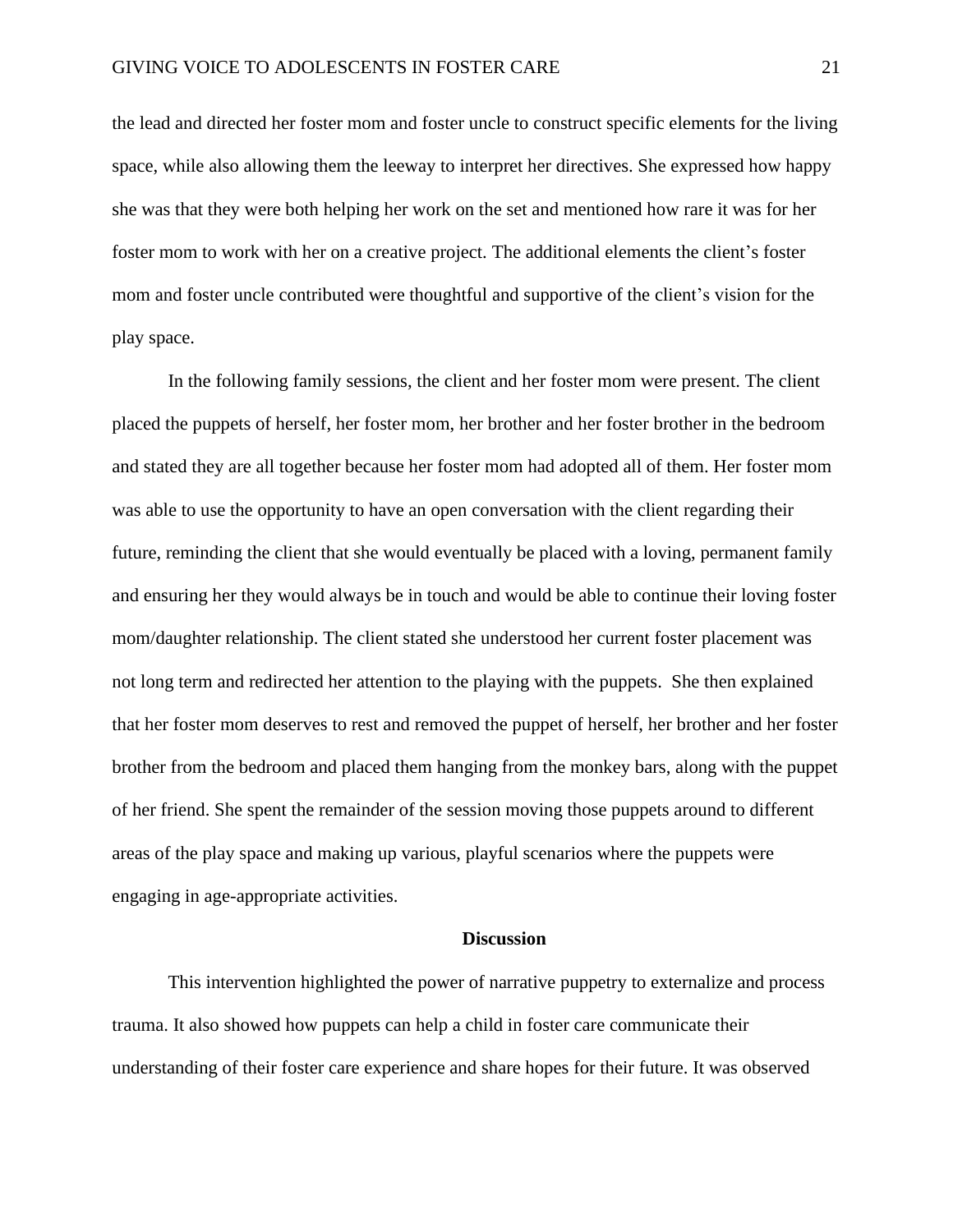that being offered a variety of materials to choose from, the client is given the autonomy to decide what materials they feel comfortable using and those they want to experiment and become more familiar with. The creation of puppets and their environment can allow children in foster care to engage in play and narrate their experience in a language that is their own, giving the child's therapist and foster parents an insight into their hopes and wishes for their future in a safe manner. I was able to observe first-hand how narrative puppetry and storytelling aids in identity creation; the client I worked with on this intervention showed her leadership qualities and resilience throughout the process of creating her puppets and their play space and I noted the confidence she had as an artist and storyteller. As Bromfield (1995) discussed, I was able to identify the "physical and psychological safety" (p. 435) the puppets allowed for my client to transpose her feelings and emotions in a safe and playful manner, allowing her the freedom to explore her self-expression and identity as an artist and storyteller. Narrative puppetry can combat long lasting effects from trauma by providing a safe and age-appropriate space for children to process and heal from the circumstances surrounding their placement in foster care at a critical age in their development.

As a therapist, I was able to provide my client the autonomy to make choices and gave her the power and control to decide the puppets characteristics and the ability she had to control each of the puppet's personal narratives. She was able to take a confusing and painful experience, one that she had not previously been able to articulate in words, enough for her foster mom to understand and externalize her experience using the puppets as a vehicle to express her unique perspective in her own voice. While working with her foster mom and foster uncle in the family sessions, she showed a sense of comfortability and safety in their family relationship as she was able to give them directives and had the experience of them following her wishes. This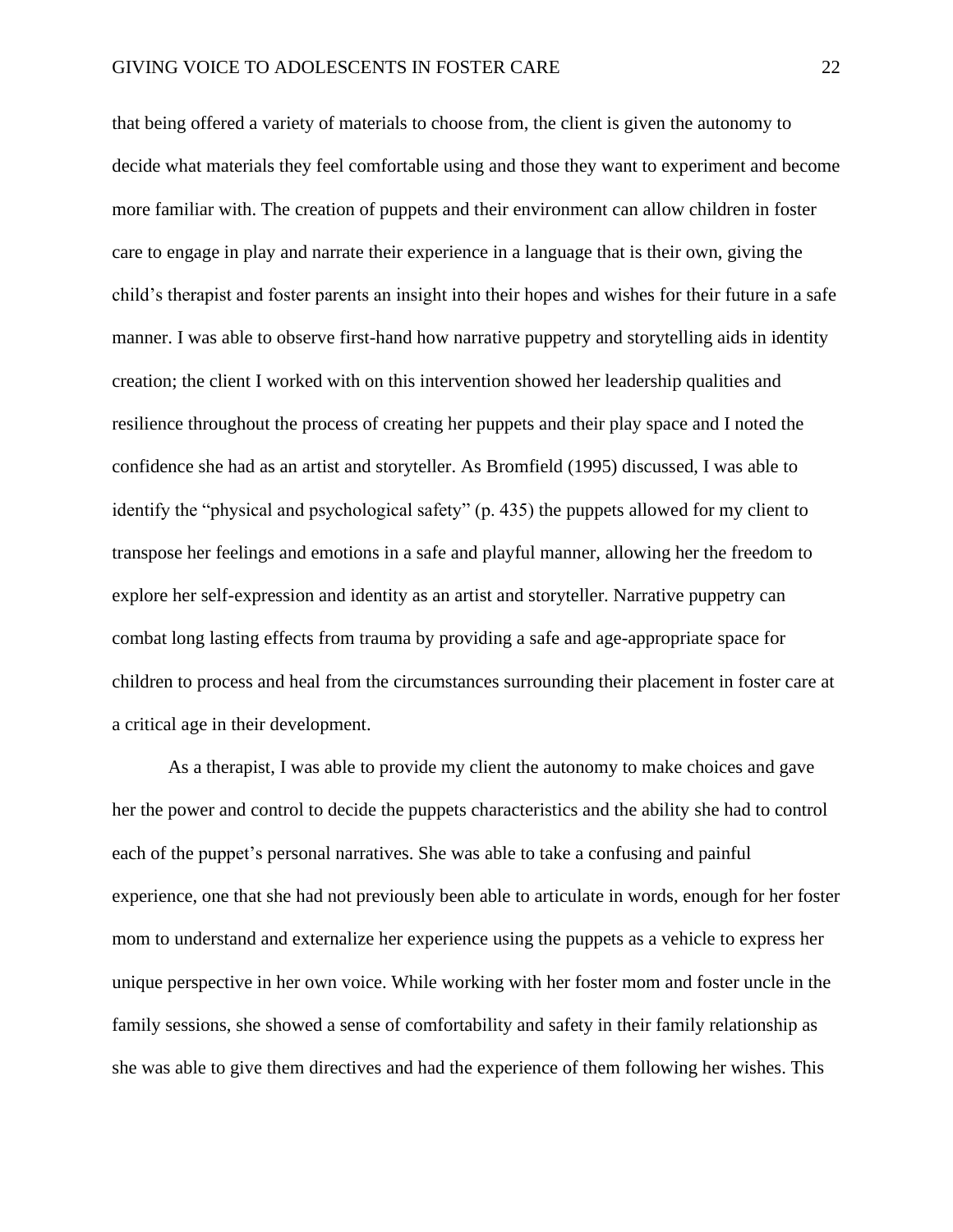was paramount in revealing to the client that when she shares her wishes and hopes for her future with trusted adults, she will be heard and they would be able to advocate for and support her in trying to best fulfill a long term, safe and supportive placement in a loving family and in an adult world.

There is limited research in the creation of puppets and storytelling as a potential benefit to healing trauma foster children have experienced. As illustrated in my research and observations, the creation of puppets, narrative puppetry and storytelling provided the client with a platform to externalize and process her trauma in an age-appropriate way. It also depicts the plasticity of this intervention with the use of a variety of materials and ways to externalize personal narratives for children in foster care of a different ages and abilities. Using narrative puppetry and storytelling, children in foster care have the opportunity to communicate traumatic experiences and address topics such as attachment and identity formation. Allowing children in foster care the opportunity to use puppets alongside their foster families, they would be able to identify family dynamics and their hopes and wishes for their future which would aid in forming treatment plans that best suit the child and potentially minimize the amount of foster home placements they experience in their young lives.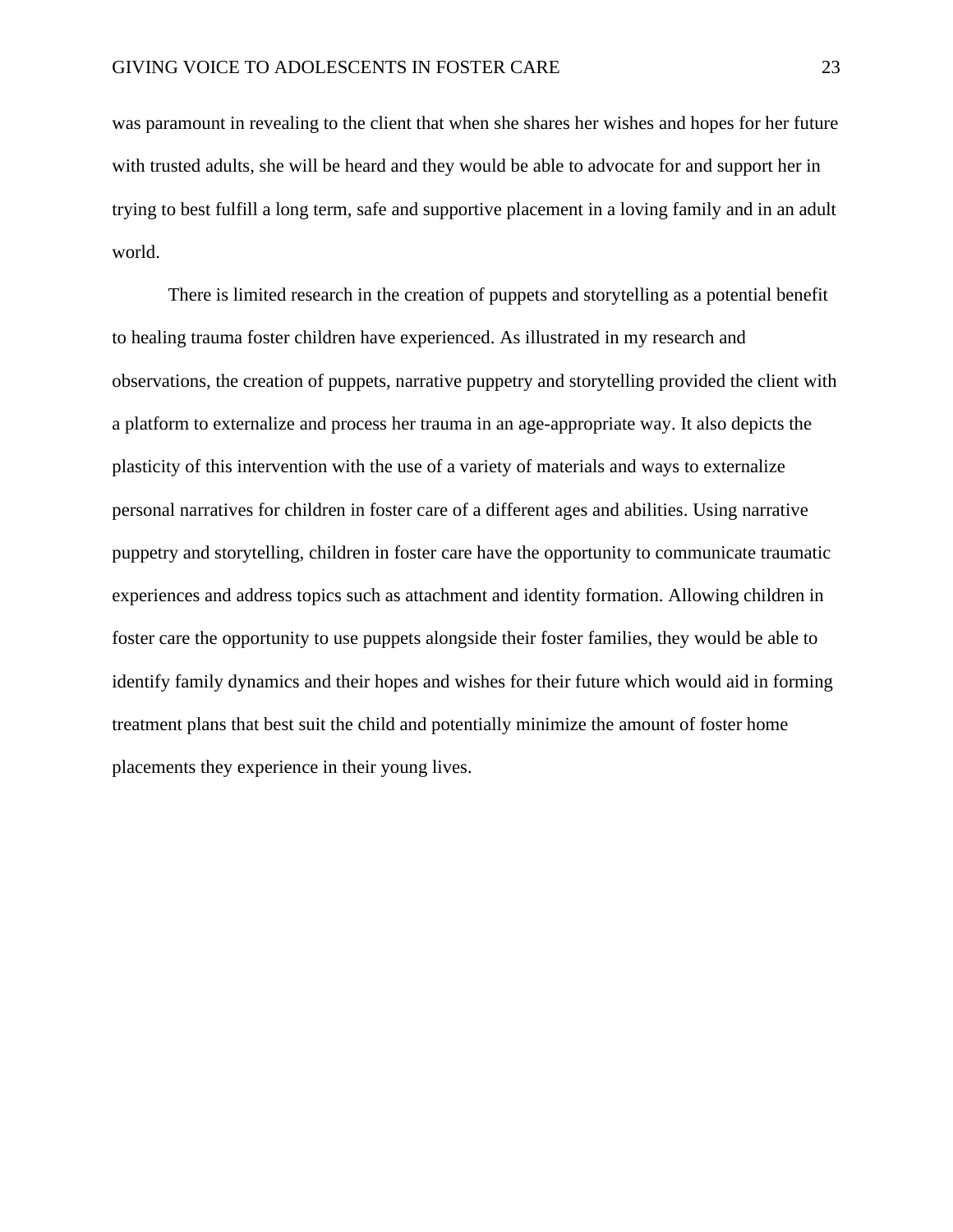#### **References**

- Batra, S. (2013). The psychosocial development of children: Implications for education and society — Erik Erikson in context. *Contemporary Education Dialogue*, *10*(2).
- Benson, L. J. (2006). *Ambiguous loss, number of foster care placements, child age, and child sex as the predictors of the behavior problems and posttraumatic stress disorder symptoms of children in foster care.* Unpublished Master's thesis. University of Maryland, College Park.
- Bromfield, R. (1995). The use of puppets in play therapy. *Child and Adolescent Social Work Journal*, *12*(6), 435–444.
- Desmond, K., J., Kindsvatter, A., Stahl, S., & Smith, H. (2015). Using creative techniques with children who have experienced trauma. *Journal of Creativity in Mental Health, 10*(4) 439-455.
- Diamanduros, D, T., Tysinger, P. D., & Tysinger, J. (2018). Trauma and its impact on children. *National Association of school psychology 46*(6) 23–25.
- Fawley-King, K., Trask, E., Zhang, J., Aarons, G. (2017). The impact of changing neighborhoods, switching schools, and experiencing relationship disruption on children's adjustment to a new placement in foster care. *Child Abuse & Neglect, 63*, 141–150.
- Hartwig, E. K. (2014) Puppets in the playroom: utilizing puppets and child-centered facilitative. skills as a metaphor for healing. *International Journal of Play Therapy, 23*(4), 204-216.
- Kolos, A. C. (2009). The role of play therapists in children's transitions: From residential care to foster care. *International Journal of Play Therapy*, *18*(4), 229–239.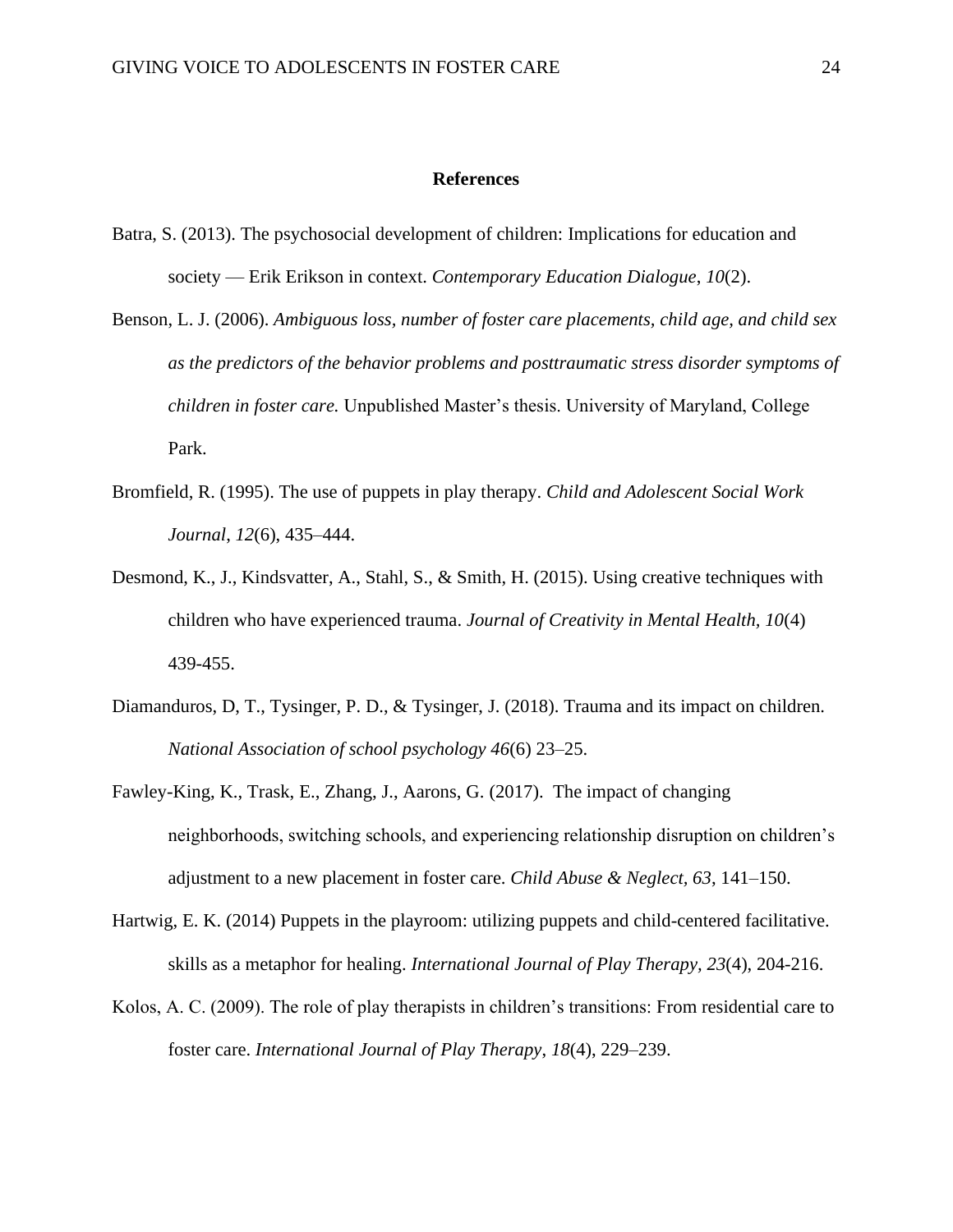- Landsverk, J. A., Burns, B. J., Stambaugh, L. F., Rolls Reutz, J. A. (2006). *Mental health care for children and adolescents in foster care: Review of research literature.*
- Linn, S. (2020) It's not me! It's him! Interactive puppet play to help children cope*. Journal of Applied Arts and Health*. *11*(1), 103-108.

Malchiodi, C. (Ed.). (2005). [Expressive Therapies.](https://my.lesley.edu/webapps/blackboard/content/listContent.jsp?course_id=_78464_1&content_id=_2248762_1&mode=reset#AN=flo.2039157&db=cat05324a) *Guilford Press.*

- Malchiodi, C. A. (Ed.). (2018). The handbook of art therapy and digital technology. *ProQuest eBook Central*.
- Ogawa, Y. (2004). Childhood trauma and play therapy interventions for traumatized children. *Journal of Professional Counseling, Practice, Theory, & Research, 32*(1) 19-29.
- Oswald, S. H., Heil, K., & Goldbeck, L. (2010). History of maltreatment and mental health problems in foster children: A review of literature. *Journal of Pediatric Psychology, 35,*  462-472.
- Patrick, D., Galvin. K. M. (2012). *Family communication and the foster care experience: The next frontier.* Paper presented at the 2012 National Communication Association Conference, Orlando, Florida.
- [Rappaport, L. \(2010\). Focusing-oriented art therapy: Working with trauma.](http://ezproxyles.flo.org/login?url=http://search.ebscohost.com/login.aspx?direct=true&db=cat05473a&AN=les.1140501&site=eds-live&scope=site) *Person-Centered and Experiential Psychotherapies, 9*[\(2\), 128-142.](http://ezproxyles.flo.org/login?url=http://search.ebscohost.com/login.aspx?direct=true&db=cat05473a&AN=les.1140501&site=eds-live&scope=site)

Riessman, C. K. (2008). Narrative methods for the human sciences. *Sage Publications.*

Rest, E. R., Watson, K. W. (1984). Growing up in foster care. *Child Welfare*, *63*(4), 291–306.

Ruini, C., Albieri, E., Ottolini, F., & Vescovelli, F. (2020). Once upon a time: A school positive narrative intervention for promoting well-being and creativity in elementary school children. *Psychology of Aesthetics, Creativity, and the Arts*. [https://doi](https://doi-org.ezproxyles.flo.org/10.1037/aca0000362)[org.ezproxyles.flo.org/10.1037/aca0000362](https://doi-org.ezproxyles.flo.org/10.1037/aca0000362)